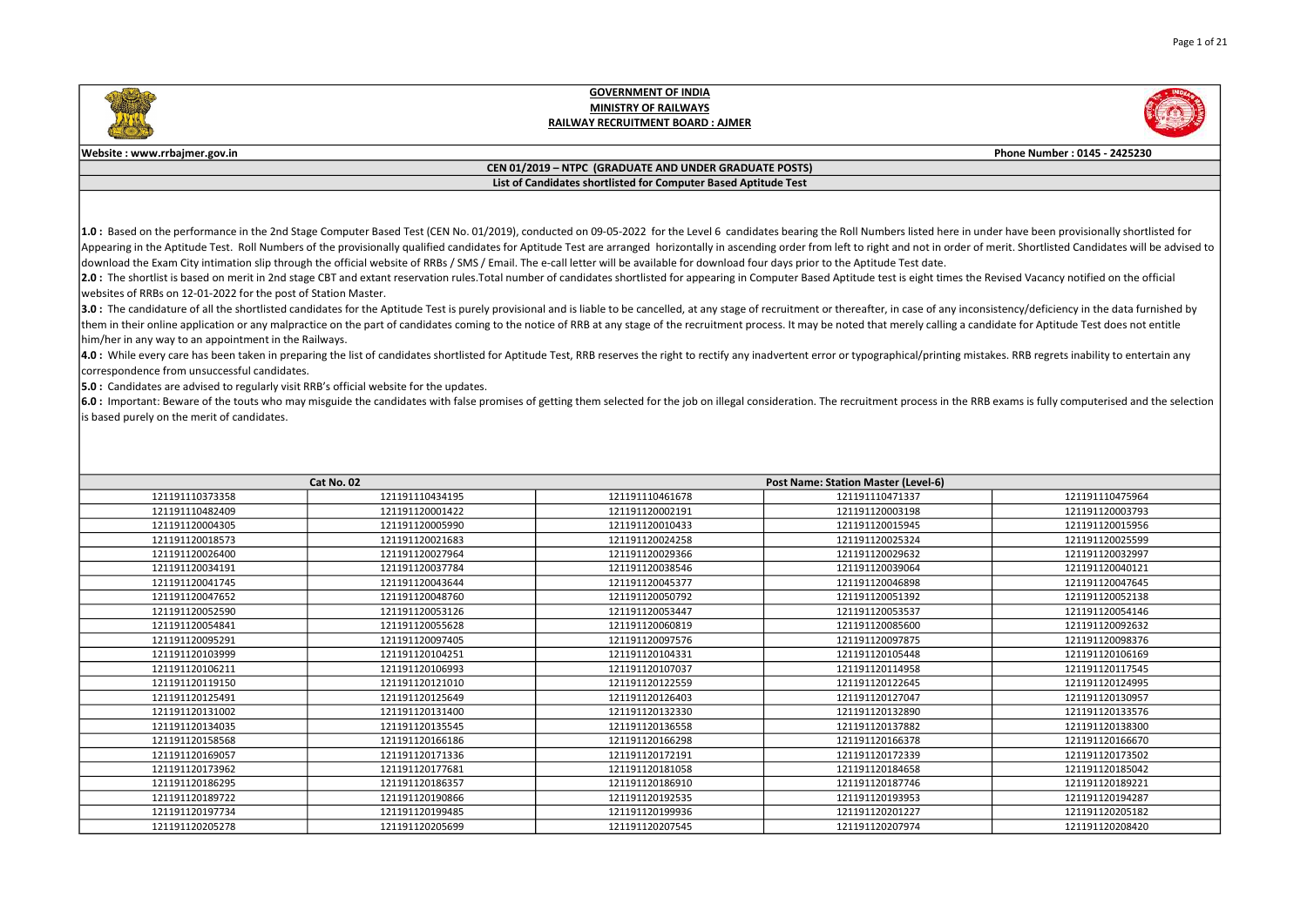



| Website: www.rrbajmer.gov.in                           |                 |                 |                 | Phone Number: 0145 - 2425230 |  |
|--------------------------------------------------------|-----------------|-----------------|-----------------|------------------------------|--|
| CEN 01/2019 - NTPC (GRADUATE AND UNDER GRADUATE POSTS) |                 |                 |                 |                              |  |
| 121191120210012                                        | 121191120210421 | 121191120212690 | 121191120218345 | 121191120235516              |  |
| 121191120235680                                        | 121191120236568 | 121191120237003 | 121191120243038 | 121191120243244              |  |
| 121191120244686                                        | 121191120249896 | 121191120250473 | 121191120251009 | 121191120251199              |  |
| 121191120251671                                        | 121191120252478 | 121191120253130 | 121191120266719 | 121191120267926              |  |
| 121191120271162                                        | 121191120271405 | 121191120272019 | 121191120273041 | 121191120274445              |  |
| 121191120278392                                        | 121191120281065 | 121191120281448 | 121191120282362 | 121191120283456              |  |
| 121191120283504                                        | 121191120283643 | 121191120285561 | 121191120288597 | 121191120301293              |  |
| 121191120301734                                        | 121191120302800 | 121191120304976 | 121191120305099 | 121191120307751              |  |
| 121191120309503                                        | 121191120310208 | 121191120311817 | 121191120312058 | 121191120312380              |  |
| 121191120313386                                        | 121191120314580 | 121191120314694 | 121191120314805 | 121191120315110              |  |
| 121191120315600                                        | 121191120315669 | 121191120359169 | 121191120360392 | 121191120364591              |  |
| 121191120364967                                        | 121191120367509 | 121191120370043 | 121191120370249 | 121191120370322              |  |
| 121191120373381                                        | 121191120376151 | 121191120379668 | 121191120381144 | 121191120382825              |  |
| 121191120383391                                        | 121191120385768 | 121191120386339 | 121191120386775 | 121191120387983              |  |
| 121191120388340                                        | 121191120388685 | 121191120388687 | 121191120392175 | 121191120394098              |  |
| 121191120394156                                        | 121191120394932 | 121191120395094 | 121191120397364 | 121191120397901              |  |
| 121191120401031                                        | 121191120401462 | 121191120402129 | 121191120403068 | 121191120403485              |  |
| 121191120404470                                        | 121191120404574 | 121191120405192 | 121191120405856 | 121191120405867              |  |
| 121191120406652                                        | 121191120407159 | 121191120407160 | 121191120407629 | 121191120408228              |  |
| 121191120410716                                        | 121191120411750 | 121191120412634 | 121191120413974 | 121191120414500              |  |
| 121191120415300                                        | 121191120416201 | 121191120417972 | 121191120418292 | 121191120418739              |  |
| 121191120419799                                        | 121191120420143 | 121191120424791 | 121191120426149 | 121191120426967              |  |
| 121191120428019                                        | 121191120430630 | 121191120431944 | 121191120432081 | 121191120432730              |  |
| 121191120434895                                        | 121191120440869 | 121191120444726 | 121191120451911 | 121191120453146              |  |
| 121191120456019                                        | 121191120456746 | 121191120456755 | 121191120457320 | 121191120459097              |  |
| 121191120460538                                        | 121191120460543 | 121191120460698 | 121191120461164 | 121191120465311              |  |
| 121191120465834                                        | 121191120467203 | 121191120468511 | 121191120468843 | 121191120469188              |  |
| 121191120470499                                        | 121191120470524 | 121191120470633 | 121191120475827 | 121191120480317              |  |
| 121191120484381                                        | 121191120485865 | 121191120487108 | 121191120487434 | 121191120487493              |  |
| 121191120487649                                        | 121191120488219 | 121191120488687 | 121191120490224 | 121191120490400              |  |
| 121191120490797                                        | 121191120491436 | 121191120493462 | 121191120494044 | 121191120495026              |  |
| 121191120496878                                        | 121191120497193 | 121191120499539 | 121191120501218 | 121191120503784              |  |
| 121191120504813                                        | 121191120512056 | 121191120512422 | 121191120512615 | 121191120515174              |  |
| 121191120517908                                        | 121191120521204 | 121191120525733 | 121191120533826 | 121191120534055              |  |
| 121191120534360                                        | 121191120535269 | 121191120547640 | 121191120548316 | 121191120555453              |  |
| 121191120567318                                        | 121191120598726 | 121191120600968 | 121191120602348 | 121191120602674              |  |
| 121191120603232                                        | 121191120607484 | 121191120609927 | 121191120610679 | 121191120611665              |  |
| 121191120612464                                        | 121191120615219 | 121191120616721 | 121191120618096 | 121191120620314              |  |
| 121191120620578                                        | 121191120620615 | 121191120622661 | 121191120626148 | 121191120635325              |  |
| 121191120636275                                        | 121191120637368 | 121191120639449 | 121191120643347 | 121191120645105              |  |
| 121191120645496                                        | 121191120647049 | 121191120647871 | 121191120653130 | 121191120653459              |  |
| 121191120653517                                        | 121191120656013 | 121191120674962 | 121191120677115 | 121191120686897              |  |
| 121191120688248                                        | 121191120690443 | 121191120690759 | 121191120692425 | 121191120695570              |  |
| 121191120698181                                        | 121191120704704 | 121191120705430 | 121191120706539 | 121191120706673              |  |
| 121191120708156                                        | 121191120708811 | 121191120710280 | 121191120710964 | 121191120717985              |  |
| 121191120719976                                        | 121191120720672 | 121191120721186 | 121191120724168 | 121191120725377              |  |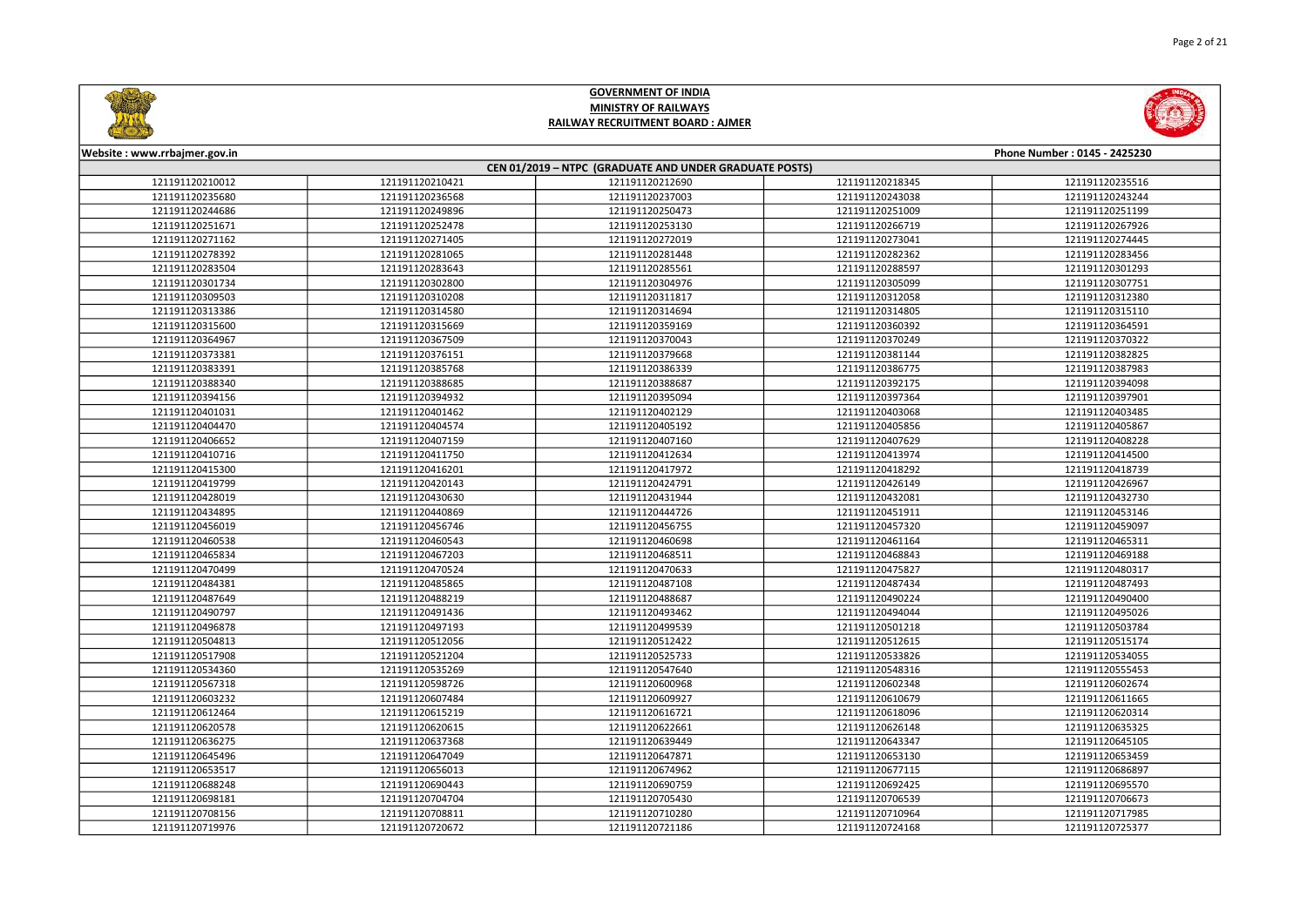



| Phone Number: 0145 - 2425230<br>Website: www.rrbajmer.gov.in |                 |                 |                 |                 |  |
|--------------------------------------------------------------|-----------------|-----------------|-----------------|-----------------|--|
| CEN 01/2019 - NTPC (GRADUATE AND UNDER GRADUATE POSTS)       |                 |                 |                 |                 |  |
| 121191120729644                                              | 121191120729974 | 121191120736752 | 121191120739648 | 121191120742691 |  |
| 121191120744692                                              | 121191120748011 | 121191120756942 | 121191120758227 | 121191120758699 |  |
| 121191120763339                                              | 121191120764560 | 121191120769866 | 121191120783254 | 121191120784060 |  |
| 121191120788905                                              | 121191120790667 | 121191120794918 | 121191120798442 | 121191120799359 |  |
| 121191130000569                                              | 121191130054300 | 121191130054518 | 121191130061745 | 121191130072052 |  |
| 121191130076375                                              | 121191130077076 | 121191130080578 | 121191130117172 | 121191130129580 |  |
| 121191130145801                                              | 121191130213540 | 121191130245529 | 121191130256357 | 121191130264072 |  |
| 121191130286678                                              | 121191130312124 | 121191130335342 | 121191130416743 | 121191130452610 |  |
| 121191130528854                                              | 121191150029560 | 121191150049923 | 121191150072660 | 121191150077316 |  |
| 121191150098296                                              | 121191150121994 | 121191150138106 | 121191150200333 | 121191150229782 |  |
| 121191150241736                                              | 121191150261352 | 121191150272044 | 121191150276840 | 121191150280349 |  |
| 121191150293137                                              | 121191150315508 | 121191150323746 | 121191150332639 | 121191150334401 |  |
| 121191170003550                                              | 121191170032573 | 121191170041993 | 121191170054079 | 121191170056505 |  |
| 121191170066754                                              | 121191170069683 | 121191170084134 | 121191170103451 | 121191170158569 |  |
| 121191170181077                                              | 121191170216554 | 121191170218385 | 121191170219356 | 121191170231490 |  |
| 121191170234611                                              | 121191170269044 | 121191170294973 | 121191170295914 | 121191170325838 |  |
| 121191170327993                                              | 121191170333326 | 121191170334207 | 121191170334316 | 121191170334400 |  |
| 121191170335011                                              | 121191170337329 | 121191170338335 | 121191170342156 | 121191170347763 |  |
| 121191170347971                                              | 121191170362707 | 121191170367616 | 121191170372990 | 121191170382799 |  |
| 121191170401284                                              | 121191170402360 | 121191170404021 | 121191170420341 | 121191170425867 |  |
| 121191170452307                                              | 121191170458023 | 121191170487246 | 121191170496529 | 121191170524774 |  |
| 121191170526177                                              | 121191170526501 | 121191170532873 | 121191170537882 | 121191170538537 |  |
| 121191170548549                                              | 121191170554571 | 121191170558389 | 121191170559741 | 121191170566100 |  |
| 121191170587578                                              | 121191190033848 | 121191190079065 | 121191190233219 | 121191190294134 |  |
| 121191190306577                                              | 121191260083498 | 121191260136998 | 121191260210255 | 121191260273997 |  |
| 121191260319729                                              | 121191260453948 | 121191260599233 | 121191260602094 | 121191260639044 |  |
| 121191260649720                                              | 121191260727129 | 121191260799235 | 121191270381684 | 121191280565703 |  |
| 121191290294859                                              | 121191310006305 | 121192110341170 | 121192110348553 | 121192110349366 |  |
| 121192110383513                                              | 121192110405948 | 121192110416833 | 121192110442687 | 121192110452511 |  |
| 121192110457956                                              | 121192110810873 | 121192110847552 | 121192110857233 | 121192120000046 |  |
| 121192120001179                                              | 121192120001739 | 121192120002361 | 121192120002378 | 121192120002505 |  |
| 121192120002537                                              | 121192120003533 | 121192120004642 | 121192120005299 | 121192120006755 |  |
| 121192120008546                                              | 121192120010501 | 121192120010694 | 121192120012295 | 121192120012564 |  |
| 121192120012704                                              | 121192120013924 | 121192120015609 | 121192120015646 | 121192120017920 |  |
| 121192120018181                                              | 121192120018193 | 121192120018641 | 121192120021653 | 121192120021823 |  |
| 121192120022225                                              | 121192120022811 | 121192120023766 | 121192120024974 | 121192120025230 |  |
| 121192120025420                                              | 121192120026112 | 121192120026654 | 121192120026786 | 121192120027533 |  |
| 121192120031228                                              | 121192120032969 | 121192120033462 | 121192120033613 | 121192120033966 |  |
| 121192120033989                                              | 121192120035556 | 121192120035732 | 121192120036079 | 121192120038564 |  |
| 121192120038912                                              | 121192120040328 | 121192120041290 | 121192120042028 | 121192120042270 |  |
| 121192120042378                                              | 121192120044428 | 121192120044474 | 121192120046268 | 121192120046600 |  |
| 121192120046870                                              | 121192120047255 | 121192120047906 | 121192120048056 | 121192120050374 |  |
| 121192120050423                                              | 121192120051635 | 121192120051932 | 121192120051961 | 121192120052652 |  |
| 121192120052660                                              | 121192120053526 | 121192120053718 | 121192120055158 | 121192120055321 |  |
| 121192120057498                                              | 121192120057724 | 121192120059892 | 121192120061305 | 121192120061798 |  |
| 121192120062445                                              | 121192120062644 | 121192120062864 | 121192120065643 | 121192120065811 |  |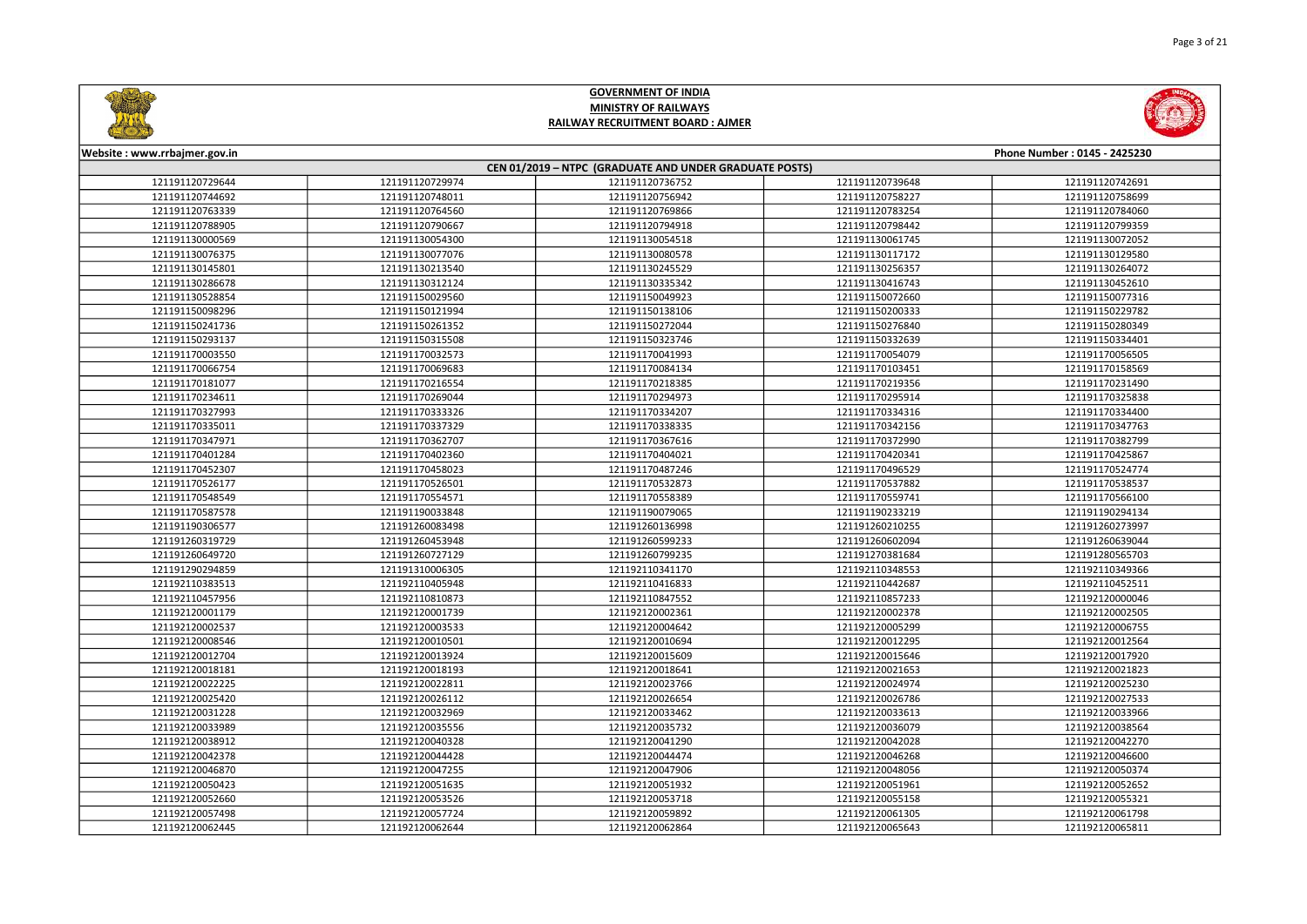



| Website: www.rrbajmer.gov.in<br>Phone Number: 0145 - 2425230 |                 |                 |                 |                 |  |
|--------------------------------------------------------------|-----------------|-----------------|-----------------|-----------------|--|
| CEN 01/2019 - NTPC (GRADUATE AND UNDER GRADUATE POSTS)       |                 |                 |                 |                 |  |
| 121192120069362                                              | 121192120071023 | 121192120071705 | 121192120071780 | 121192120081984 |  |
| 121192120092725                                              | 121192120093643 | 121192120093828 | 121192120094071 | 121192120094185 |  |
| 121192120094243                                              | 121192120094310 | 121192120094854 | 121192120095611 | 121192120100742 |  |
| 121192120101002                                              | 121192120102138 | 121192120102886 | 121192120103179 | 121192120103304 |  |
| 121192120104194                                              | 121192120104454 | 121192120106048 | 121192120107965 | 121192120108466 |  |
| 121192120108777                                              | 121192120112044 | 121192120112117 | 121192120112311 | 121192120112907 |  |
| 121192120113345                                              | 121192120114230 | 121192120115587 | 121192120115621 | 121192120115688 |  |
| 121192120115951                                              | 121192120116138 | 121192120118380 | 121192120119409 | 121192120119512 |  |
| 121192120120100                                              | 121192120120121 | 121192120120842 | 121192120122661 | 121192120122662 |  |
| 121192120123038                                              | 121192120123046 | 121192120123774 | 121192120124486 | 121192120124741 |  |
| 121192120125772                                              | 121192120130526 | 121192120131545 | 121192120132421 | 121192120133635 |  |
| 121192120135043                                              | 121192120135266 | 121192120135432 | 121192120135628 | 121192120136077 |  |
| 121192120136556                                              | 121192120137723 | 121192120137890 | 121192120138067 | 121192120138081 |  |
| 121192120138274                                              | 121192120138451 | 121192120140129 | 121192120140661 | 121192120141230 |  |
| 121192120143383                                              | 121192120145884 | 121192120147561 | 121192120147735 | 121192120147963 |  |
| 121192120148540                                              | 121192120149910 | 121192120166119 | 121192120166329 | 121192120166439 |  |
| 121192120166850                                              | 121192120169209 | 121192120169264 | 121192120169406 | 121192120169535 |  |
| 121192120169669                                              | 121192120170752 | 121192120170881 | 121192120171316 | 121192120171405 |  |
| 121192120171623                                              | 121192120171852 | 121192120172366 | 121192120174048 | 121192120179988 |  |
| 121192120180642                                              | 121192120182647 | 121192120183577 | 121192120183684 | 121192120183920 |  |
| 121192120184215                                              | 121192120185729 | 121192120186918 | 121192120187118 | 121192120188287 |  |
| 121192120188645                                              | 121192120188710 | 121192120188738 | 121192120189280 | 121192120191491 |  |
| 121192120191582                                              | 121192120192391 | 121192120194226 | 121192120194396 | 121192120197112 |  |
| 121192120198125                                              | 121192120201236 | 121192120201444 | 121192120202295 | 121192120202932 |  |
| 121192120203490                                              | 121192120203563 | 121192120204344 | 121192120204409 | 121192120204864 |  |
| 121192120206339                                              | 121192120206406 | 121192120206694 | 121192120206736 | 121192120207617 |  |
| 121192120210433                                              | 121192120211057 | 121192120211318 | 121192120211540 | 121192120211630 |  |
| 121192120212654                                              | 121192120216379 | 121192120217240 | 121192120219797 | 121192120226581 |  |
| 121192120230160                                              | 121192120230883 | 121192120236394 | 121192120236809 | 121192120236886 |  |
| 121192120238456                                              | 121192120239399 | 121192120240996 | 121192120242109 | 121192120243006 |  |
| 121192120244928                                              | 121192120246438 | 121192120246639 | 121192120247718 | 121192120248370 |  |
| 121192120249014                                              | 121192120250084 | 121192120251296 | 121192120252221 | 121192120252277 |  |
| 121192120254061                                              | 121192120254670 | 121192120255916 | 121192120255985 | 121192120256834 |  |
| 121192120256928                                              | 121192120257334 | 121192120257683 | 121192120261476 | 121192120266645 |  |
| 121192120267491                                              | 121192120268145 | 121192120268951 | 121192120269445 | 121192120269501 |  |
| 121192120269705                                              | 121192120271127 | 121192120271281 | 121192120272199 | 121192120272832 |  |
| 121192120272859                                              | 121192120275311 | 121192120275462 | 121192120276504 | 121192120277433 |  |
| 121192120277528                                              | 121192120277884 | 121192120277885 | 121192120278230 | 121192120279739 |  |
| 121192120281995                                              | 121192120282001 | 121192120282064 | 121192120282085 | 121192120282406 |  |
| 121192120283081                                              | 121192120283250 | 121192120283984 | 121192120285136 | 121192120285966 |  |
| 121192120286083                                              | 121192120287260 | 121192120287583 | 121192120287707 | 121192120287829 |  |
| 121192120297292                                              | 121192120298660 | 121192120298752 | 121192120299940 | 121192120300043 |  |
| 121192120300374                                              | 121192120301224 | 121192120301343 | 121192120303043 | 121192120303453 |  |
| 121192120303603                                              | 121192120303954 | 121192120305438 | 121192120306078 | 121192120306753 |  |
| 121192120307984                                              | 121192120308025 | 121192120308911 | 121192120309792 | 121192120311284 |  |
| 121192120311572                                              | 121192120312212 | 121192120313495 | 121192120315001 | 121192120316368 |  |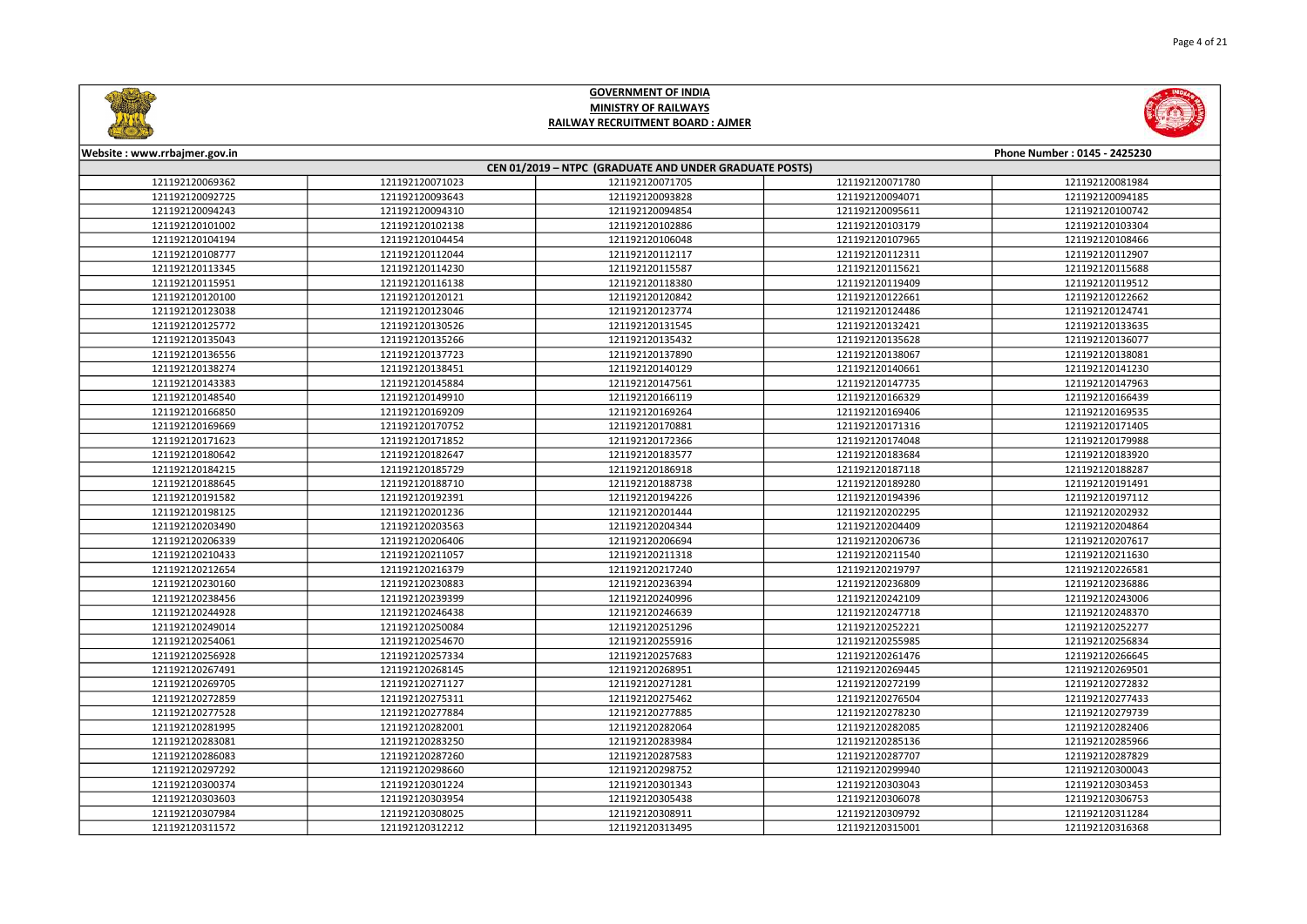



| Website: www.rrbajmer.gov.in                           |                 |                 |                 | Phone Number: 0145 - 2425230 |  |
|--------------------------------------------------------|-----------------|-----------------|-----------------|------------------------------|--|
| CEN 01/2019 - NTPC (GRADUATE AND UNDER GRADUATE POSTS) |                 |                 |                 |                              |  |
| 121192120317015                                        | 121192120319027 | 121192120319571 | 121192120321309 | 121192120321514              |  |
| 121192120328552                                        | 121192120332440 | 121192120340462 | 121192120341235 | 121192120341543              |  |
| 121192120341552                                        | 121192120341899 | 121192120342546 | 121192120343210 | 121192120343677              |  |
| 121192120343752                                        | 121192120343839 | 121192120344284 | 121192120344383 | 121192120345746              |  |
| 121192120345846                                        | 121192120346467 | 121192120346922 | 121192120347114 | 121192120347191              |  |
| 121192120348215                                        | 121192120348958 | 121192120348986 | 121192120349043 | 121192120350472              |  |
| 121192120350566                                        | 121192120351172 | 121192120352486 | 121192120353139 | 121192120353313              |  |
| 121192120353688                                        | 121192120354032 | 121192120354047 | 121192120354484 | 121192120355111              |  |
| 121192120355858                                        | 121192120356228 | 121192120356766 | 121192120357222 | 121192120357225              |  |
| 121192120357341                                        | 121192120357495 | 121192120357898 | 121192120358372 | 121192120359664              |  |
| 121192120360138                                        | 121192120364828 | 121192120369305 | 121192120371243 | 121192120374302              |  |
| 121192120374393                                        | 121192120374727 | 121192120376380 | 121192120377827 | 121192120378491              |  |
| 121192120380305                                        | 121192120380595 | 121192120381894 | 121192120381968 | 121192120382081              |  |
| 121192120382450                                        | 121192120382498 | 121192120382917 | 121192120383709 | 121192120384098              |  |
| 121192120384107                                        | 121192120384799 | 121192120386342 | 121192120386438 | 121192120390012              |  |
| 121192120390516                                        | 121192120391083 | 121192120392993 | 121192120393233 | 121192120395262              |  |
| 121192120395369                                        | 121192120395574 | 121192120395667 | 121192120395978 | 121192120396322              |  |
| 121192120397397                                        | 121192120398306 | 121192120400729 | 121192120401623 | 121192120401766              |  |
| 121192120403113                                        | 121192120403404 | 121192120406258 | 121192120406617 | 121192120406838              |  |
| 121192120407301                                        | 121192120409196 | 121192120411366 | 121192120411384 | 121192120412363              |  |
| 121192120412584                                        | 121192120412598 | 121192120413314 | 121192120415191 | 121192120416478              |  |
| 121192120416601                                        | 121192120416972 | 121192120421131 | 121192120421382 | 121192120421624              |  |
| 121192120422016                                        | 121192120423983 | 121192120425124 | 121192120425372 | 121192120425486              |  |
| 121192120425596                                        | 121192120428190 | 121192120428714 | 121192120429764 | 121192120432181              |  |
| 121192120432319                                        | 121192120432529 | 121192120434198 | 121192120434260 | 121192120435181              |  |
| 121192120435400                                        | 121192120435650 | 121192120436283 | 121192120436642 | 121192120439109              |  |
| 121192120441447                                        | 121192120444269 | 121192120444785 | 121192120446479 | 121192120447225              |  |
| 121192120448166                                        | 121192120448935 | 121192120450255 | 121192120450567 | 121192120450640              |  |
| 121192120450706                                        | 121192120451802 | 121192120452661 | 121192120453915 | 121192120454764              |  |
| 121192120455517                                        | 121192120455666 | 121192120456556 | 121192120458146 | 121192120458331              |  |
| 121192120461724                                        | 121192120462581 | 121192120462583 | 121192120463954 | 121192120466119              |  |
| 121192120468295                                        | 121192120470968 | 121192120471523 | 121192120471832 | 121192120474118              |  |
| 121192120474448                                        | 121192120475170 | 121192120475541 | 121192120475796 | 121192120475809              |  |
| 121192120476919                                        | 121192120477613 | 121192120478794 | 121192120481732 | 121192120481852              |  |
| 121192120483686                                        | 121192120484525 | 121192120485345 | 121192120487331 | 121192120487435              |  |
| 121192120489297                                        | 121192120490117 | 121192120490183 | 121192120491477 | 121192120492208              |  |
| 121192120492962                                        | 121192120493559 | 121192120493852 | 121192120495064 | 121192120496542              |  |
| 121192120496835                                        | 121192120497298 | 121192120499183 | 121192120503313 | 121192120503346              |  |
| 121192120507691                                        | 121192120509382 | 121192120509617 | 121192120511444 | 121192120511576              |  |
| 121192120515133                                        | 121192120516289 | 121192120517948 | 121192120520408 | 121192120520692              |  |
| 121192120523060                                        | 121192120523588 | 121192120524069 | 121192120524240 | 121192120524375              |  |
| 121192120526620                                        | 121192120527456 | 121192120527696 | 121192120533928 | 121192120534032              |  |
| 121192120538198                                        | 121192120538894 | 121192120539309 | 121192120539886 | 121192120540210              |  |
| 121192120540366                                        | 121192120540560 | 121192120540582 | 121192120541018 | 121192120543003              |  |
| 121192120544107                                        | 121192120546886 | 121192120549872 | 121192120549997 | 121192120551895              |  |
| 121192120553316                                        | 121192120553613 | 121192120566786 | 121192120567247 | 121192120568915              |  |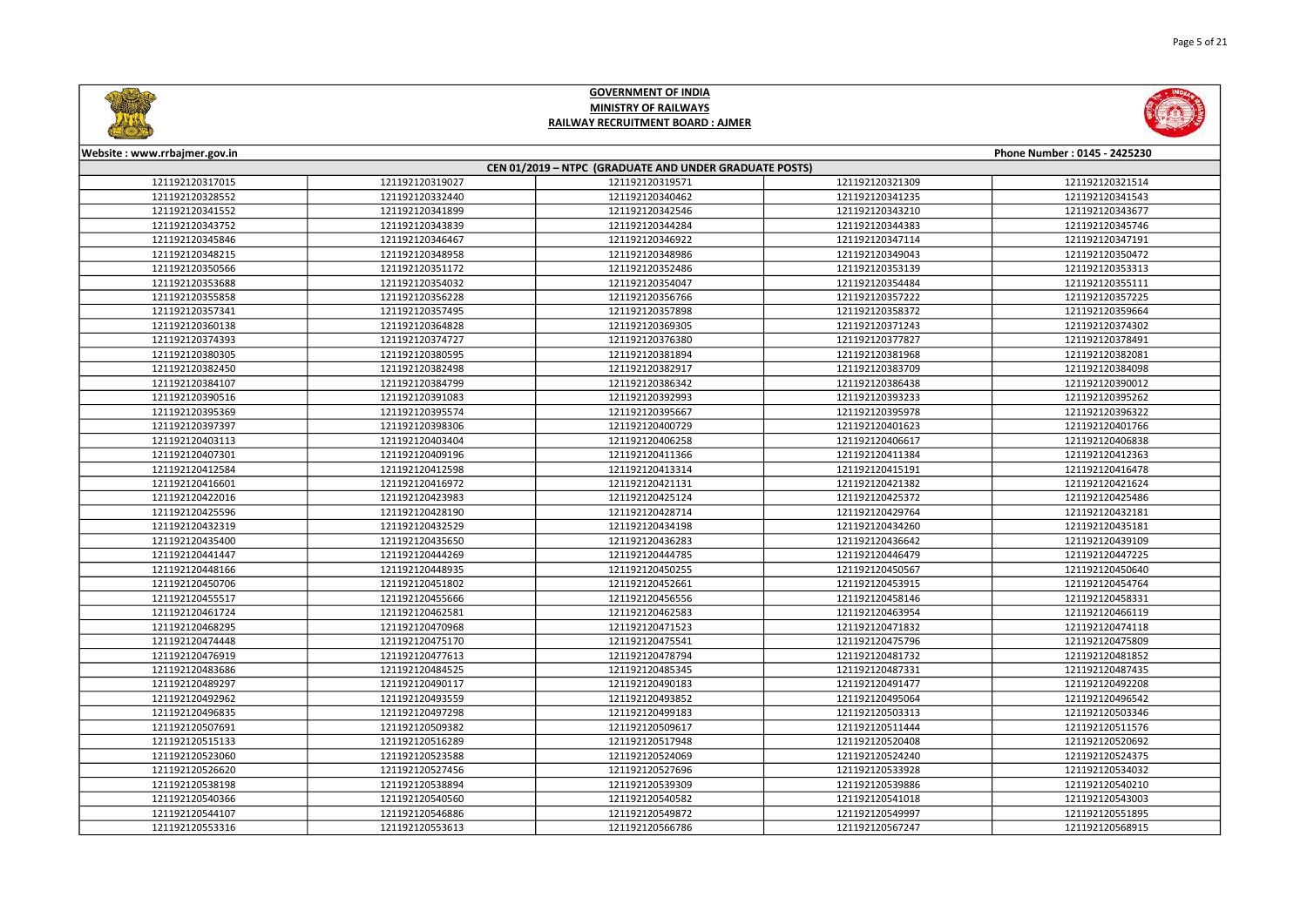



| Website: www.rrbajmer.gov.in                           |                 |                 |                 | Phone Number: 0145 - 2425230 |  |
|--------------------------------------------------------|-----------------|-----------------|-----------------|------------------------------|--|
| CEN 01/2019 - NTPC (GRADUATE AND UNDER GRADUATE POSTS) |                 |                 |                 |                              |  |
| 121192120569169                                        | 121192120569492 | 121192120570361 | 121192120571066 | 121192120577839              |  |
| 121192120583840                                        | 121192120590147 | 121192120602513 | 121192120605124 | 121192120605131              |  |
| 121192120605239                                        | 121192120612698 | 121192120613443 | 121192120613956 | 121192120614190              |  |
| 121192120614649                                        | 121192120615046 | 121192120615318 | 121192120618583 | 121192120619008              |  |
| 121192120619743                                        | 121192120621944 | 121192120622707 | 121192120623624 | 121192120629795              |  |
| 121192120630156                                        | 121192120639756 | 121192120643216 | 121192120643736 | 121192120645860              |  |
| 121192120646927                                        | 121192120648088 | 121192120648317 | 121192120649757 | 121192120653901              |  |
| 121192120656007                                        | 121192120661764 | 121192120664173 | 121192120664538 | 121192120664967              |  |
| 121192120665414                                        | 121192120668324 | 121192120670904 | 121192120671207 | 121192120672006              |  |
| 121192120673263                                        | 121192120674019 | 121192120676415 | 121192120677668 | 121192120681499              |  |
| 121192120682007                                        | 121192120684988 | 121192120686864 | 121192120687755 | 121192120688938              |  |
| 121192120690236                                        | 121192120692964 | 121192120693352 | 121192120693956 | 121192120696277              |  |
| 121192120697378                                        | 121192120698787 | 121192120698846 | 121192120699873 | 121192120701194              |  |
| 121192120702626                                        | 121192120703582 | 121192120706755 | 121192120706881 | 121192120707144              |  |
| 121192120707341                                        | 121192120711029 | 121192120713296 | 121192120718726 | 121192120720632              |  |
| 121192120721959                                        | 121192120722801 | 121192120724225 | 121192120724249 | 121192120727231              |  |
| 121192120730080                                        | 121192120733886 | 121192120736508 | 121192120737035 | 121192120737371              |  |
| 121192120738318                                        | 121192120738876 | 121192120743955 | 121192120745736 | 121192120748264              |  |
| 121192120751008                                        | 121192120751198 | 121192120752940 | 121192120754513 | 121192120759527              |  |
| 121192120761009                                        | 121192120765769 | 121192120766083 | 121192120768487 | 121192120768508              |  |
| 121192120769611                                        | 121192120771662 | 121192120773628 | 121192120774265 | 121192120775696              |  |
| 121192120778787                                        | 121192120780932 | 121192120781246 | 121192120782340 | 121192120782741              |  |
| 121192120784044                                        | 121192120784593 | 121192120785789 | 121192120785961 | 121192120787055              |  |
| 121192120787254                                        | 121192120788457 | 121192120788827 | 121192120789744 | 121192120790691              |  |
| 121192120791527                                        | 121192120792638 | 121192120794853 | 121192120799054 | 121192120801410              |  |
| 121192130057260                                        | 121192130064673 | 121192130069656 | 121192130080052 | 121192130083818              |  |
| 121192130148024                                        | 121192130153494 | 121192130216392 | 121192130247402 | 121192130256874              |  |
| 121192130261438                                        | 121192130279196 | 121192130309866 | 121192130318665 | 121192130532819              |  |
| 121192130582779                                        | 121192150001389 | 121192150032776 | 121192150102904 | 121192150117917              |  |
| 121192150140317                                        | 121192150157578 | 121192150159732 | 121192150163009 | 121192150214305              |  |
| 121192150215705                                        | 121192150221099 | 121192150229218 | 121192150234574 | 121192150251676              |  |
| 121192150261775                                        | 121192150316744 | 121192150439497 | 121192170000682 | 121192170002210              |  |
| 121192170003144                                        | 121192170003715 | 121192170008872 | 121192170011403 | 121192170011786              |  |
| 121192170021381                                        | 121192170024891 | 121192170035857 | 121192170041727 | 121192170043414              |  |
| 121192170053678                                        | 121192170057875 | 121192170058228 | 121192170058914 | 121192170058957              |  |
| 121192170064705                                        | 121192170066970 | 121192170067988 | 121192170068209 | 121192170071451              |  |
| 121192170071819                                        | 121192170085003 | 121192170088382 | 121192170090434 | 121192170090947              |  |
| 121192170094583                                        | 121192170097117 | 121192170102023 | 121192170110761 | 121192170121491              |  |
| 121192170132923                                        | 121192170142683 | 121192170155704 | 121192170159173 | 121192170166827              |  |
| 121192170182468                                        | 121192170186345 | 121192170189881 | 121192170214666 | 121192170216598              |  |
| 121192170219462                                        | 121192170224897 | 121192170236548 | 121192170239814 | 121192170244804              |  |
| 121192170245348                                        | 121192170252164 | 121192170257796 | 121192170258114 | 121192170258806              |  |
| 121192170262114                                        | 121192170262773 | 121192170285613 | 121192170287077 | 121192170289019              |  |
| 121192170298822                                        | 121192170305308 | 121192170311179 | 121192170317127 | 121192170330244              |  |
| 121192170333646                                        | 121192170334074 | 121192170334305 | 121192170334398 | 121192170335317              |  |
| 121192170335715                                        | 121192170336218 | 121192170336933 | 121192170339411 | 121192170342298              |  |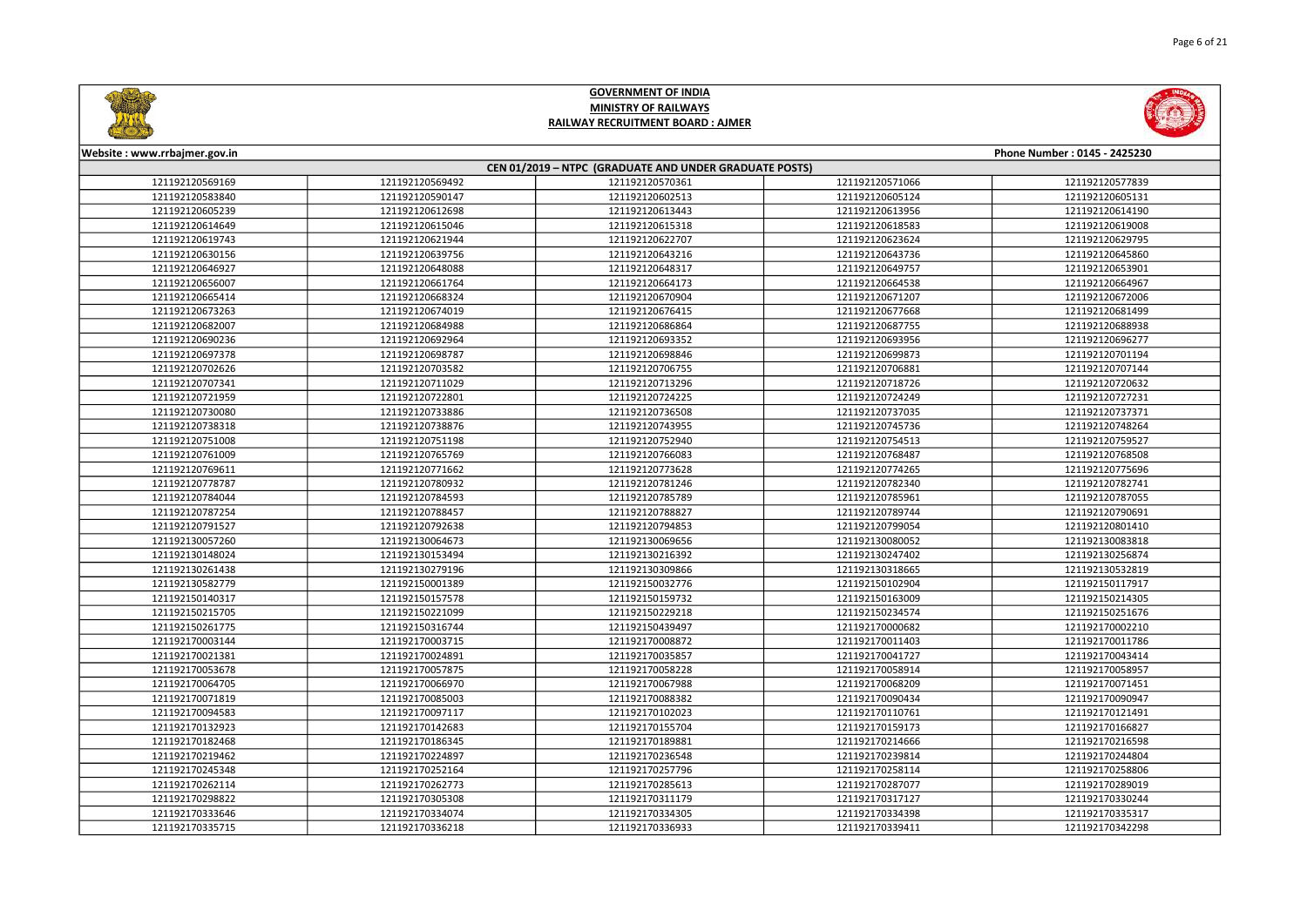



| Website: www.rrbajmer.gov.in<br>Phone Number: 0145 - 2425230 |                                                        |                 |                 |                 |  |  |
|--------------------------------------------------------------|--------------------------------------------------------|-----------------|-----------------|-----------------|--|--|
|                                                              | CEN 01/2019 - NTPC (GRADUATE AND UNDER GRADUATE POSTS) |                 |                 |                 |  |  |
| 121192170343645                                              | 121192170345225                                        | 121192170349342 | 121192170351002 | 121192170353780 |  |  |
| 121192170356041                                              | 121192170360246                                        | 121192170404565 | 121192170413928 | 121192170417166 |  |  |
| 121192170420694                                              | 121192170434783                                        | 121192170479648 | 121192170483663 | 121192170487731 |  |  |
| 121192170497562                                              | 121192170586309                                        | 121192170619956 | 121192170627327 | 121192170661739 |  |  |
| 121192170690562                                              | 121192170713320                                        | 121192170740305 | 121192170779803 | 121192170797915 |  |  |
| 121192190121667                                              | 121192190221615                                        | 121192190240721 | 121192190286636 | 121192210521009 |  |  |
| 121192240849705                                              | 121192250024290                                        | 121192260047339 | 121192260050748 | 121192260169617 |  |  |
| 121192260195700                                              | 121192260426801                                        | 121192260525249 | 121192260602134 | 121192260630414 |  |  |
| 121193120002192                                              | 121193120004079                                        | 121193120005487 | 121193120008442 | 121193120009660 |  |  |
| 121193120011164                                              | 121193120011643                                        | 121193120011856 | 121193120012817 | 121193120014541 |  |  |
| 121193120016212                                              | 121193120016332                                        | 121193120017113 | 121193120018348 | 121193120018453 |  |  |
| 121193120019113                                              | 121193120022470                                        | 121193120026976 | 121193120027928 | 121193120028995 |  |  |
| 121193120029722                                              | 121193120033320                                        | 121193120035594 | 121193120036689 | 121193120037490 |  |  |
| 121193120038097                                              | 121193120041019                                        | 121193120044709 | 121193120045601 | 121193120048871 |  |  |
| 121193120049576                                              | 121193120050688                                        | 121193120052579 | 121193120058284 | 121193120058535 |  |  |
| 121193120061028                                              | 121193120061110                                        | 121193120061138 | 121193120061239 | 121193120061847 |  |  |
| 121193120062193                                              | 121193120063139                                        | 121193120063709 | 121193120063847 | 121193120064800 |  |  |
| 121193120066209                                              | 121193120067203                                        | 121193120067768 | 121193120069090 | 121193120070074 |  |  |
| 121193120070521                                              | 121193120071120                                        | 121193120071340 | 121193120071957 | 121193120072730 |  |  |
| 121193120072804                                              | 121193120072820                                        | 121193120072853 | 121193120072910 | 121193120073047 |  |  |
| 121193120073558                                              | 121193120073619                                        | 121193120074481 | 121193120075219 | 121193120075238 |  |  |
| 121193120075377                                              | 121193120075491                                        | 121193120075877 | 121193120076283 | 121193120077303 |  |  |
| 121193120077429                                              | 121193120078078                                        | 121193120079018 | 121193120079156 | 121193120080877 |  |  |
| 121193120081052                                              | 121193120082113                                        | 121193120086213 | 121193120091435 | 121193120092649 |  |  |
| 121193120092953                                              | 121193120093634                                        | 121193120095673 | 121193120096014 | 121193120096645 |  |  |
| 121193120098566                                              | 121193120100211                                        | 121193120100385 | 121193120102125 | 121193120102937 |  |  |
| 121193120105062                                              | 121193120105472                                        | 121193120108032 | 121193120111422 | 121193120112100 |  |  |
| 121193120113478                                              | 121193120115606                                        | 121193120117478 | 121193120118854 | 121193120119245 |  |  |
| 121193120122715                                              | 121193120124268                                        | 121193120124699 | 121193120125980 | 121193120126707 |  |  |
| 121193120128815                                              | 121193120129223                                        | 121193120129541 | 121193120132474 | 121193120134097 |  |  |
| 121193120135938                                              | 121193120136171                                        | 121193120137405 | 121193120138005 | 121193120138158 |  |  |
| 121193120139923                                              | 121193120140531                                        | 121193120141071 | 121193120141461 | 121193120141527 |  |  |
| 121193120142208                                              | 121193120143333                                        | 121193120144131 | 121193120144214 | 121193120144367 |  |  |
| 121193120146065                                              | 121193120146272                                        | 121193120146785 | 121193120148925 | 121193120149123 |  |  |
| 121193120149193                                              | 121193120149571                                        | 121193120149694 | 121193120150029 | 121193120150121 |  |  |
| 121193120150268                                              | 121193120150288                                        | 121193120150606 | 121193120151062 | 121193120151569 |  |  |
| 121193120152173                                              | 121193120152199                                        | 121193120152589 | 121193120154068 | 121193120154477 |  |  |
| 121193120154571                                              | 121193120155657                                        | 121193120155767 | 121193120155837 | 121193120155861 |  |  |
| 121193120156068                                              | 121193120156855                                        | 121193120157011 | 121193120157799 | 121193120159735 |  |  |
| 121193120160647                                              | 121193120160651                                        | 121193120161398 | 121193120168332 | 121193120169004 |  |  |
| 121193120169150                                              | 121193120171263                                        | 121193120173683 | 121193120177066 | 121193120178317 |  |  |
| 121193120178472                                              | 121193120182711                                        | 121193120187986 | 121193120189125 | 121193120189973 |  |  |
| 121193120192295                                              | 121193120194922                                        | 121193120195784 | 121193120197884 | 121193120198360 |  |  |
| 121193120199484                                              | 121193120200721                                        | 121193120201156 | 121193120202083 | 121193120202883 |  |  |
| 121193120203467                                              | 121193120203552                                        | 121193120204454 | 121193120204926 | 121193120205242 |  |  |
| 121193120205469                                              | 121193120207018                                        | 121193120208994 | 121193120209353 | 121193120209834 |  |  |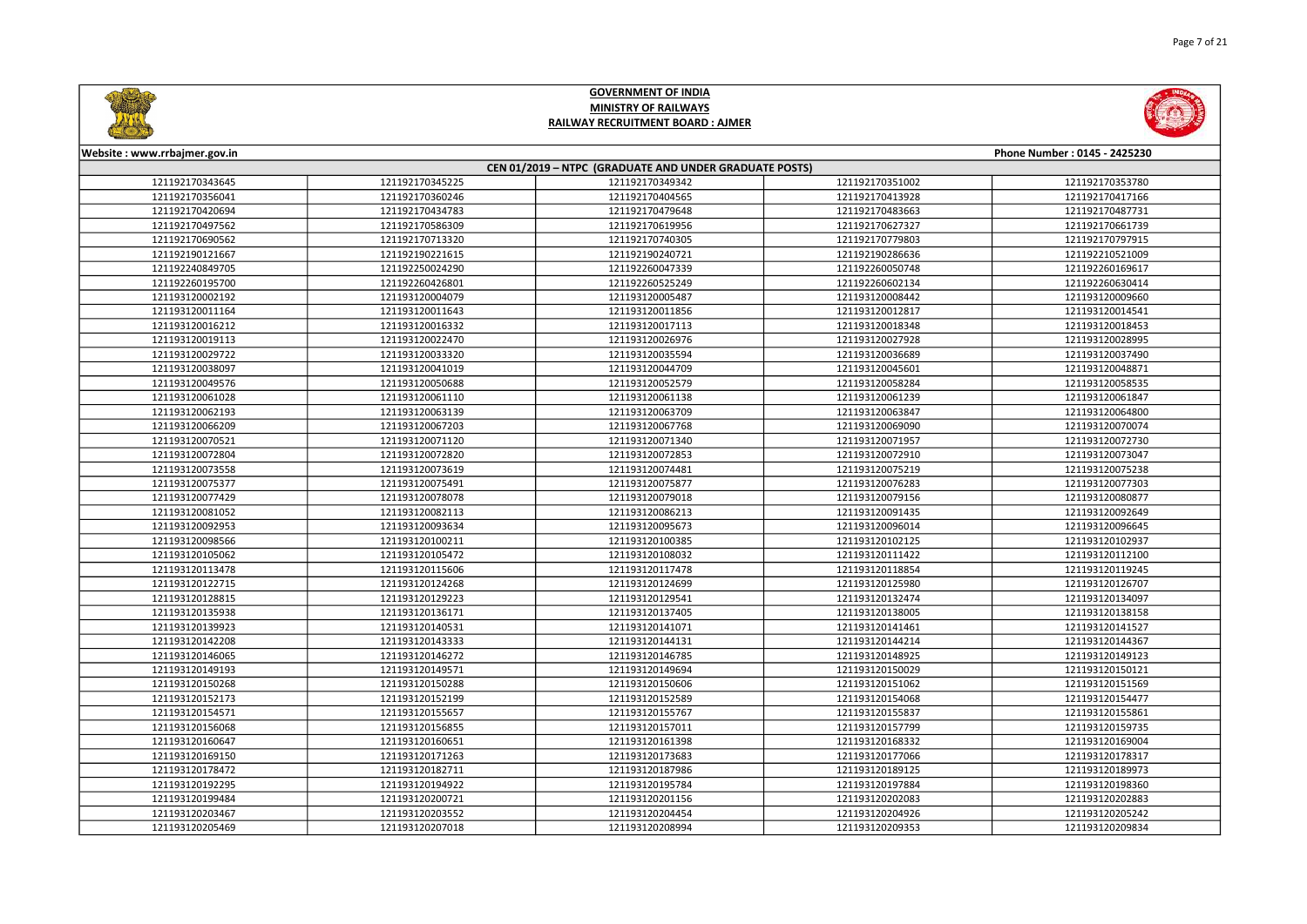



| Website: www.rrbajmer.gov.in |                                                        |                 |                 | Phone Number: 0145 - 2425230 |  |  |
|------------------------------|--------------------------------------------------------|-----------------|-----------------|------------------------------|--|--|
|                              | CEN 01/2019 - NTPC (GRADUATE AND UNDER GRADUATE POSTS) |                 |                 |                              |  |  |
| 121193120209853              | 121193120210407                                        | 121193120211156 | 121193120211475 | 121193120212037              |  |  |
| 121193120212425              | 121193120212508                                        | 121193120212797 | 121193120213263 | 121193120215060              |  |  |
| 121193120215496              | 121193120215586                                        | 121193120215828 | 121193120217253 | 121193120218016              |  |  |
| 121193120218202              | 121193120218492                                        | 121193120218705 | 121193120219678 | 121193120220218              |  |  |
| 121193120220263              | 121193120220674                                        | 121193120221193 | 121193120222269 | 121193120222285              |  |  |
| 121193120222600              | 121193120223013                                        | 121193120223300 | 121193120223405 | 121193120223414              |  |  |
| 121193120223727              | 121193120223819                                        | 121193120224031 | 121193120224782 | 121193120225330              |  |  |
| 121193120225548              | 121193120225842                                        | 121193120225966 | 121193120225992 | 121193120226212              |  |  |
| 121193120226293              | 121193120226309                                        | 121193120226627 | 121193120226934 | 121193120229107              |  |  |
| 121193120229404              | 121193120230251                                        | 121193120230661 | 121193120230951 | 121193120233192              |  |  |
| 121193120237230              | 121193120238455                                        | 121193120238483 | 121193120240288 | 121193120242758              |  |  |
| 121193120243496              | 121193120243756                                        | 121193120244114 | 121193120244590 | 121193120249906              |  |  |
| 121193120250174              | 121193120251149                                        | 121193120253767 | 121193120254038 | 121193120254623              |  |  |
| 121193120254729              | 121193120254951                                        | 121193120255089 | 121193120255394 | 121193120255812              |  |  |
| 121193120256612              | 121193120256815                                        | 121193120256902 | 121193120257173 | 121193120257196              |  |  |
| 121193120257491              | 121193120257867                                        | 121193120258446 | 121193120258589 | 121193120258816              |  |  |
| 121193120259128              | 121193120259610                                        | 121193120259686 | 121193120260573 | 121193120261020              |  |  |
| 121193120261377              | 121193120261714                                        | 121193120262239 | 121193120267174 | 121193120269713              |  |  |
| 121193120272329              | 121193120273331                                        | 121193120273388 | 121193120273389 | 121193120280184              |  |  |
| 121193120281746              | 121193120282454                                        | 121193120283340 | 121193120286773 | 121193120287776              |  |  |
| 121193120288290              | 121193120288632                                        | 121193120288939 | 121193120288995 | 121193120289207              |  |  |
| 121193120289265              | 121193120290593                                        | 121193120293360 | 121193120301522 | 121193120305714              |  |  |
| 121193120307041              | 121193120307670                                        | 121193120312652 | 121193120312976 | 121193120313542              |  |  |
| 121193120314418              | 121193120314589                                        | 121193120317567 | 121193120318318 | 121193120321881              |  |  |
| 121193120322601              | 121193120323332                                        | 121193120323562 | 121193120325024 | 121193120325042              |  |  |
| 121193120325252              | 121193120548922                                        | 121193120549361 | 121193120553832 | 121193120554698              |  |  |
| 121193120556942              | 121193120560291                                        | 121193120561018 | 121193120565076 | 121193120569932              |  |  |
| 121193120569935              | 121193120572032                                        | 121193120572306 | 121193120572386 | 121193120573764              |  |  |
| 121193120575260              | 121193120576532                                        | 121193120581505 | 121193120585626 | 121193120588242              |  |  |
| 121193120588432              | 121193120619115                                        | 121193120731552 | 121193150009597 | 121193150104228              |  |  |
| 121193170058706              | 121193170070355                                        | 121193170078905 | 121193170086480 | 121193170110093              |  |  |
| 121193170155405              | 121193170249900                                        | 121194110337387 | 121194110338126 | 121194110338834              |  |  |
| 121194110340183              | 121194110340416                                        | 121194110340939 | 121194110344299 | 121194110345577              |  |  |
| 121194110349447              | 121194110368975                                        | 121194110374124 | 121194110374199 | 121194110422863              |  |  |
| 121194110424070              | 121194110448299                                        | 121194110469678 | 121194110840772 | 121194110848294              |  |  |
| 121194120000147              | 121194120000174                                        | 121194120000394 | 121194120000439 | 121194120000523              |  |  |
| 121194120000562              | 121194120001235                                        | 121194120001287 | 121194120002358 | 121194120003210              |  |  |
| 121194120003734              | 121194120003854                                        | 121194120004041 | 121194120004114 | 121194120004739              |  |  |
| 121194120004981              | 121194120005171                                        | 121194120005827 | 121194120005955 | 121194120006589              |  |  |
| 121194120006791              | 121194120006925                                        | 121194120007292 | 121194120007456 | 121194120007981              |  |  |
| 121194120008218              | 121194120008285                                        | 121194120009142 | 121194120009287 | 121194120009526              |  |  |
| 121194120009599              | 121194120009695                                        | 121194120009809 | 121194120009940 | 121194120010211              |  |  |
| 121194120010573              | 121194120011384                                        | 121194120011495 | 121194120011790 | 121194120012147              |  |  |
| 121194120012897              | 121194120013424                                        | 121194120013562 | 121194120014255 | 121194120014370              |  |  |
| 121194120015748              | 121194120016145                                        | 121194120016327 | 121194120016416 | 121194120016624              |  |  |
| 121194120016630              | 121194120016716                                        | 121194120018829 | 121194120019369 | 121194120019470              |  |  |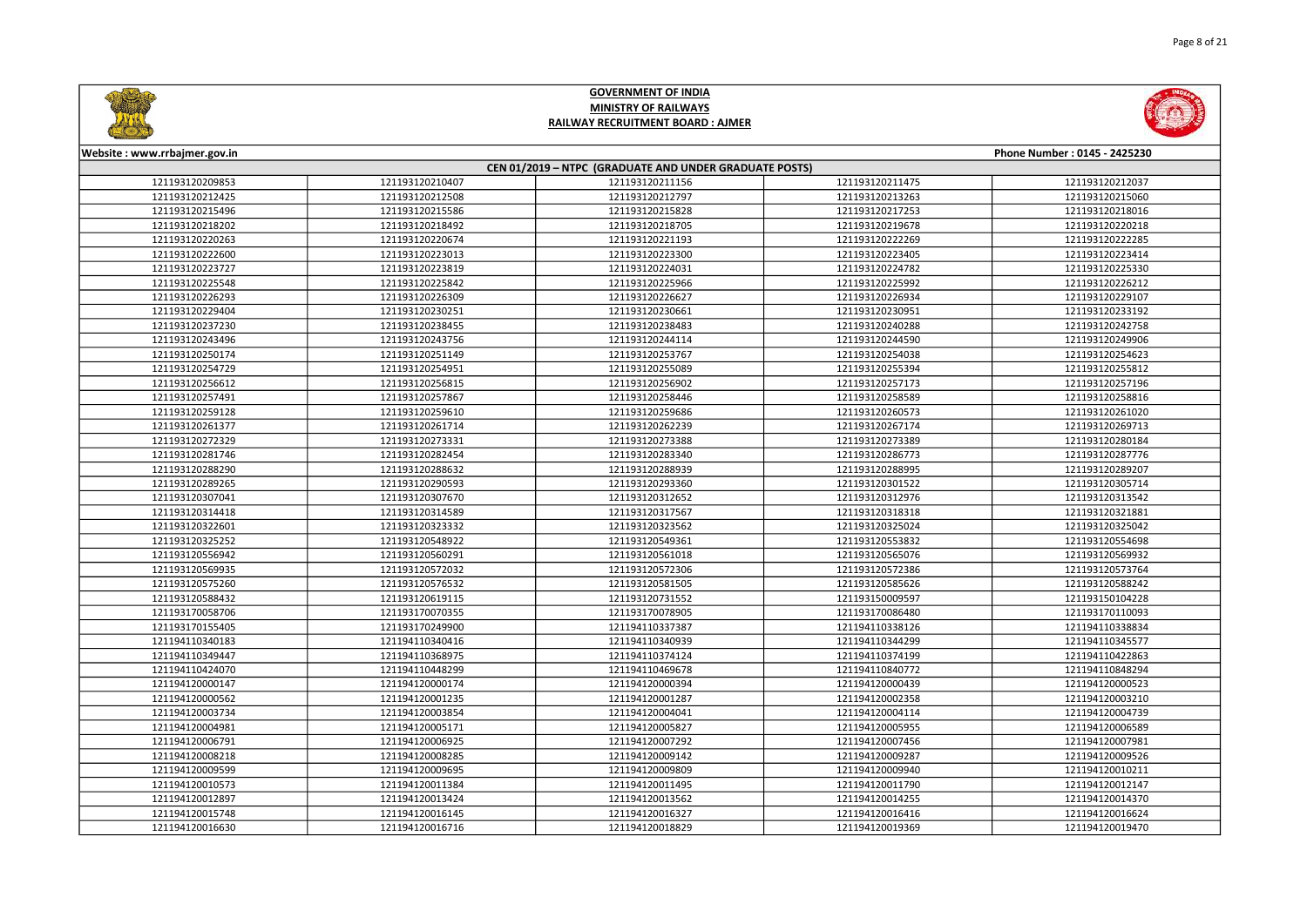



| Website: www.rrbajmer.gov.in |                                                        |                 |                 | Phone Number: 0145 - 2425230 |  |  |
|------------------------------|--------------------------------------------------------|-----------------|-----------------|------------------------------|--|--|
|                              | CEN 01/2019 - NTPC (GRADUATE AND UNDER GRADUATE POSTS) |                 |                 |                              |  |  |
| 121194120019484              | 121194120020405                                        | 121194120020419 | 121194120020800 | 121194120021142              |  |  |
| 121194120021255              | 121194120021366                                        | 121194120021496 | 121194120021497 | 121194120021570              |  |  |
| 121194120022234              | 121194120022995                                        | 121194120023917 | 121194120024023 | 121194120025032              |  |  |
| 121194120025243              | 121194120025301                                        | 121194120025450 | 121194120026569 | 121194120026795              |  |  |
| 121194120027149              | 121194120027162                                        | 121194120028167 | 121194120028232 | 121194120028611              |  |  |
| 121194120029100              | 121194120029661                                        | 121194120029668 | 121194120029796 | 121194120029847              |  |  |
| 121194120030649              | 121194120030939                                        | 121194120031075 | 121194120032279 | 121194120032380              |  |  |
| 121194120032564              | 121194120032974                                        | 121194120033972 | 121194120034132 | 121194120034329              |  |  |
| 121194120034331              | 121194120034377                                        | 121194120034410 | 121194120034529 | 121194120034967              |  |  |
| 121194120035382              | 121194120036168                                        | 121194120037064 | 121194120038303 | 121194120038402              |  |  |
| 121194120038487              | 121194120038493                                        | 121194120038594 | 121194120038615 | 121194120038620              |  |  |
| 121194120040781              | 121194120041887                                        | 121194120042467 | 121194120042470 | 121194120042509              |  |  |
| 121194120042600              | 121194120042757                                        | 121194120042798 | 121194120043000 | 121194120043320              |  |  |
| 121194120043378              | 121194120043450                                        | 121194120043454 | 121194120043640 | 121194120043749              |  |  |
| 121194120044069              | 121194120044124                                        | 121194120045187 | 121194120045394 | 121194120046323              |  |  |
| 121194120046805              | 121194120046846                                        | 121194120046904 | 121194120046915 | 121194120047060              |  |  |
| 121194120047381              | 121194120048012                                        | 121194120048666 | 121194120048990 | 121194120049563              |  |  |
| 121194120049695              | 121194120049717                                        | 121194120050136 | 121194120050179 | 121194120050417              |  |  |
| 121194120050562              | 121194120050666                                        | 121194120050903 | 121194120051146 | 121194120052299              |  |  |
| 121194120052374              | 121194120052447                                        | 121194120052553 | 121194120052773 | 121194120052843              |  |  |
| 121194120053637              | 121194120053695                                        | 121194120053874 | 121194120054038 | 121194120054178              |  |  |
| 121194120054367              | 121194120054653                                        | 121194120055188 | 121194120055260 | 121194120056754              |  |  |
| 121194120056915              | 121194120056953                                        | 121194120057139 | 121194120057921 | 121194120060685              |  |  |
| 121194120060702              | 121194120060874                                        | 121194120060995 | 121194120061088 | 121194120061319              |  |  |
| 121194120061327              | 121194120061767                                        | 121194120062115 | 121194120062198 | 121194120062307              |  |  |
| 121194120062402              | 121194120062577                                        | 121194120062901 | 121194120063550 | 121194120063748              |  |  |
| 121194120063854              | 121194120064522                                        | 121194120065216 | 121194120065446 | 121194120065828              |  |  |
| 121194120066178              | 121194120066226                                        | 121194120066481 | 121194120066662 | 121194120070385              |  |  |
| 121194120075106              | 121194120092699                                        | 121194120092876 | 121194120093143 | 121194120093350              |  |  |
| 121194120093717              | 121194120093903                                        | 121194120094592 | 121194120094604 | 121194120094704              |  |  |
| 121194120094754              | 121194120094768                                        | 121194120094808 | 121194120095444 | 121194120095446              |  |  |
| 121194120095477              | 121194120095857                                        | 121194120095870 | 121194120095922 | 121194120096235              |  |  |
| 121194120096243              | 121194120096341                                        | 121194120096726 | 121194120096769 | 121194120097158              |  |  |
| 121194120097647              | 121194120097663                                        | 121194120097735 | 121194120097985 | 121194120098234              |  |  |
| 121194120098608              | 121194120098782                                        | 121194120099314 | 121194120099796 | 121194120100534              |  |  |
| 121194120100729              | 121194120100881                                        | 121194120101654 | 121194120101760 | 121194120101919              |  |  |
| 121194120102231              | 121194120102318                                        | 121194120102877 | 121194120102925 | 121194120103093              |  |  |
| 121194120103109              | 121194120103228                                        | 121194120103299 | 121194120103816 | 121194120104590              |  |  |
| 121194120105194              | 121194120105328                                        | 121194120105486 | 121194120105922 | 121194120106113              |  |  |
| 121194120106817              | 121194120106957                                        | 121194120107188 | 121194120107554 | 121194120107774              |  |  |
| 121194120108044              | 121194120108058                                        | 121194120108065 | 121194120108549 | 121194120108555              |  |  |
| 121194120108625              | 121194120108892                                        | 121194120108902 | 121194120109579 | 121194120109580              |  |  |
| 121194120109822              | 121194120109935                                        | 121194120110019 | 121194120110253 | 121194120111697              |  |  |
| 121194120112114              | 121194120112196                                        | 121194120112209 | 121194120112319 | 121194120112423              |  |  |
| 121194120112442              | 121194120112646                                        | 121194120112663 | 121194120113814 | 121194120114548              |  |  |
| 121194120115045              | 121194120115313                                        | 121194120115618 | 121194120115850 | 121194120116721              |  |  |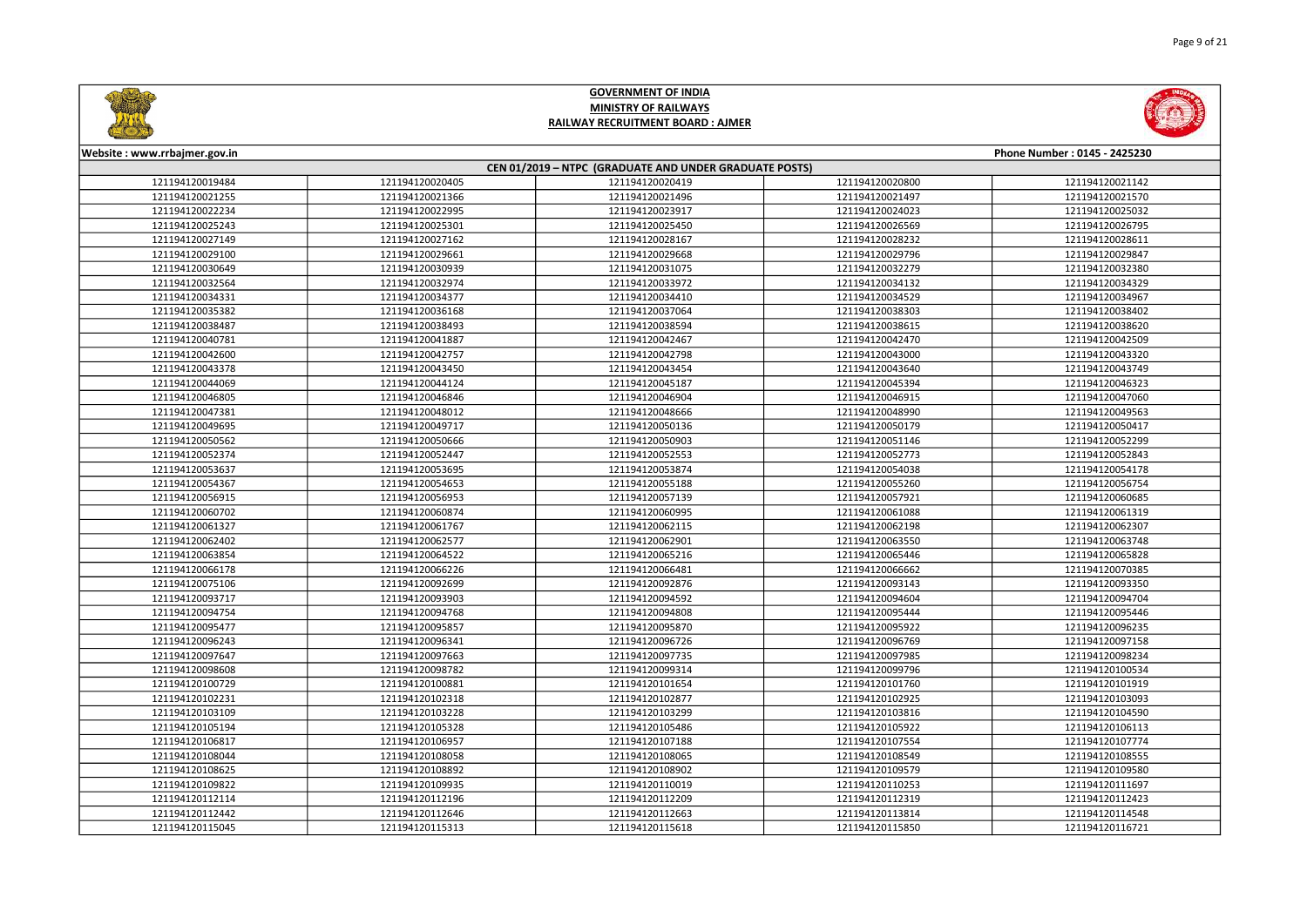



| Website: www.rrbajmer.gov.in |                 |                                                        |                 | Phone Number: 0145 - 2425230 |
|------------------------------|-----------------|--------------------------------------------------------|-----------------|------------------------------|
|                              |                 | CEN 01/2019 - NTPC (GRADUATE AND UNDER GRADUATE POSTS) |                 |                              |
| 121194120117269              | 121194120117366 | 121194120117416                                        | 121194120117597 | 121194120117688              |
| 121194120118031              | 121194120118669 | 121194120118677                                        | 121194120119039 | 121194120119213              |
| 121194120120691              | 121194120120729 | 121194120120995                                        | 121194120121378 | 121194120121697              |
| 121194120121702              | 121194120121967 | 121194120122231                                        | 121194120122630 | 121194120122651              |
| 121194120122756              | 121194120122847 | 121194120123311                                        | 121194120123533 | 121194120124062              |
| 121194120124165              | 121194120124297 | 121194120124312                                        | 121194120124498 | 121194120124838              |
| 121194120125107              | 121194120125778 | 121194120126420                                        | 121194120126725 | 121194120126960              |
| 121194120127008              | 121194120127024 | 121194120127293                                        | 121194120127629 | 121194120128077              |
| 121194120128665              | 121194120128891 | 121194120129064                                        | 121194120129256 | 121194120129284              |
| 121194120129399              | 121194120129450 | 121194120129838                                        | 121194120130191 | 121194120130546              |
| 121194120130617              | 121194120130660 | 121194120130685                                        | 121194120131274 | 121194120131297              |
| 121194120131651              | 121194120131971 | 121194120132137                                        | 121194120132259 | 121194120132290              |
| 121194120132322              | 121194120132616 | 121194120133127                                        | 121194120133129 | 121194120133665              |
| 121194120133671              | 121194120134069 | 121194120134737                                        | 121194120134874 | 121194120136066              |
| 121194120136141              | 121194120136286 | 121194120136523                                        | 121194120136696 | 121194120136802              |
| 121194120137060              | 121194120137127 | 121194120137138                                        | 121194120137158 | 121194120137240              |
| 121194120137507              | 121194120137513 | 121194120138814                                        | 121194120140281 | 121194120140712              |
| 121194120142475              | 121194120143720 | 121194120144973                                        | 121194120147423 | 121194120150204              |
| 121194120166203              | 121194120166443 | 121194120166553                                        | 121194120166569 | 121194120166600              |
| 121194120167174              | 121194120167713 | 121194120167790                                        | 121194120168311 | 121194120168436              |
| 121194120168458              | 121194120168499 | 121194120168769                                        | 121194120169112 | 121194120169169              |
| 121194120169499              | 121194120170026 | 121194120170652                                        | 121194120171122 | 121194120171328              |
| 121194120171886              | 121194120171925 | 121194120171960                                        | 121194120172081 | 121194120172862              |
| 121194120172896              | 121194120173705 | 121194120173768                                        | 121194120174014 | 121194120174202              |
| 121194120174240              | 121194120174354 | 121194120174414                                        | 121194120174516 | 121194120174890              |
| 121194120175164              | 121194120175383 | 121194120176292                                        | 121194120177182 | 121194120177650              |
| 121194120178026              | 121194120178391 | 121194120178488                                        | 121194120178834 | 121194120179054              |
| 121194120179595              | 121194120179952 | 121194120180846                                        | 121194120181044 | 121194120182595              |
| 121194120182596              | 121194120183151 | 121194120183354                                        | 121194120183449 | 121194120183458              |
| 121194120183494              | 121194120184364 | 121194120185119                                        | 121194120185228 | 121194120185350              |
| 121194120185966              | 121194120186163 | 121194120186475                                        | 121194120186806 | 121194120188447              |
| 121194120188589              | 121194120188670 | 121194120188671                                        | 121194120189027 | 121194120189075              |
| 121194120189244              | 121194120189873 | 121194120190129                                        | 121194120190578 | 121194120190764              |
| 121194120190840              | 121194120190988 | 121194120191360                                        | 121194120192111 | 121194120192751              |
| 121194120193173              | 121194120193565 | 121194120194935                                        | 121194120195028 | 121194120195102              |
| 121194120195199              | 121194120195256 | 121194120195395                                        | 121194120195901 | 121194120196024              |
| 121194120196046              | 121194120196094 | 121194120196783                                        | 121194120197275 | 121194120197728              |
| 121194120198131              | 121194120198459 | 121194120198504                                        | 121194120198671 | 121194120199611              |
| 121194120199639              | 121194120199880 | 121194120199954                                        | 121194120200582 | 121194120200736              |
| 121194120200751              | 121194120201057 | 121194120201076                                        | 121194120201177 | 121194120201189              |
| 121194120201214              | 121194120202752 | 121194120202802                                        | 121194120203208 | 121194120203421              |
| 121194120203434              | 121194120203831 | 121194120203971                                        | 121194120203993 | 121194120204077              |
| 121194120204229              | 121194120204297 | 121194120204316                                        | 121194120204359 | 121194120204400              |
| 121194120204519              | 121194120204595 | 121194120204666                                        | 121194120205013 | 121194120205241              |
| 121194120205420              | 121194120205569 | 121194120205579                                        | 121194120205627 | 121194120205647              |
| 121194120205953              | 121194120205974 | 121194120205982                                        | 121194120207475 | 121194120207883              |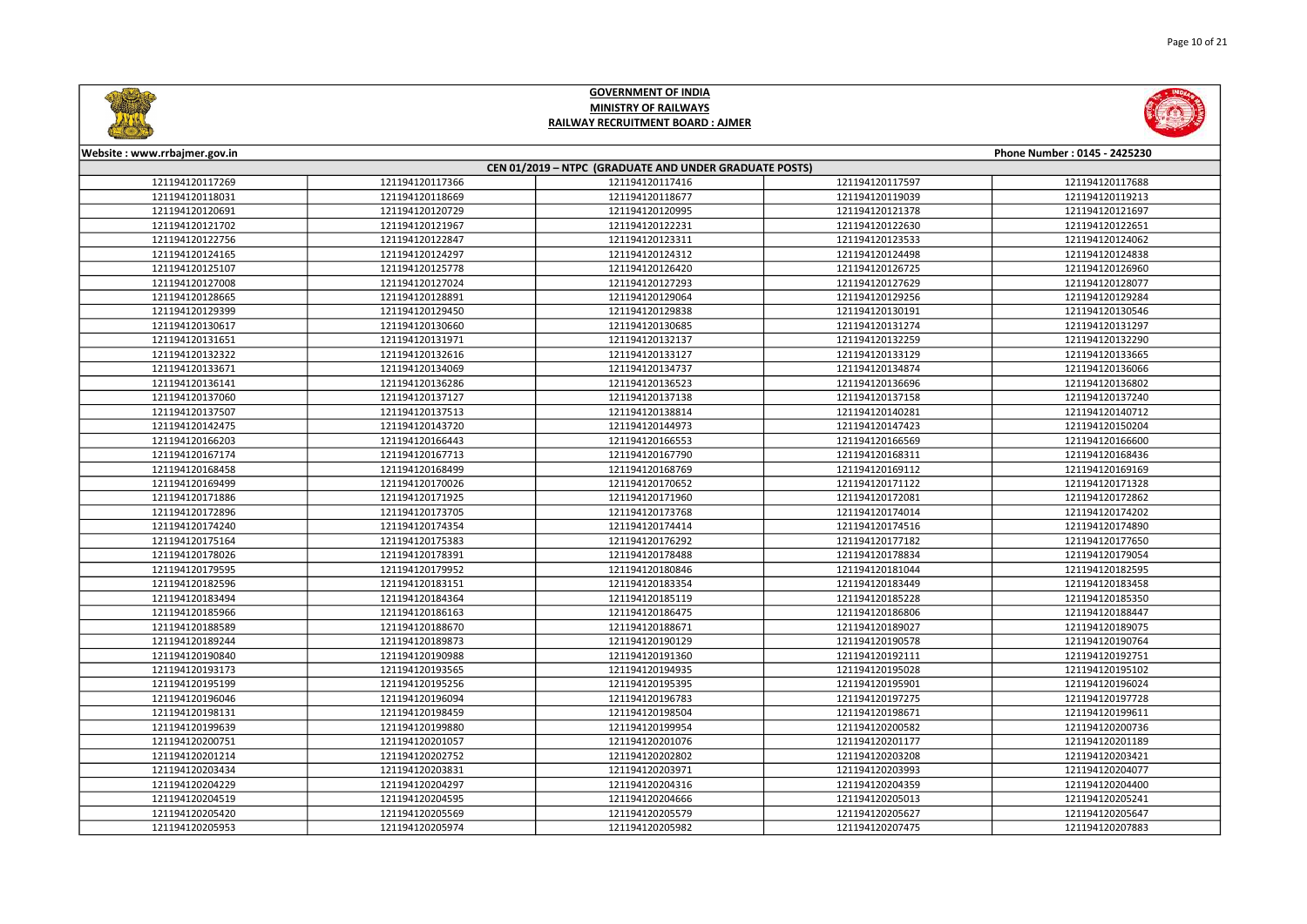



| Website: www.rrbajmer.gov.in                           |                 |                 |                 | Phone Number: 0145 - 2425230 |  |
|--------------------------------------------------------|-----------------|-----------------|-----------------|------------------------------|--|
| CEN 01/2019 - NTPC (GRADUATE AND UNDER GRADUATE POSTS) |                 |                 |                 |                              |  |
| 121194120207996                                        | 121194120208533 | 121194120208973 | 121194120209307 | 121194120209831              |  |
| 121194120210079                                        | 121194120210155 | 121194120211308 | 121194120211918 | 121194120212015              |  |
| 121194120212632                                        | 121194120212641 | 121194120213122 | 121194120213286 | 121194120213507              |  |
| 121194120214091                                        | 121194120215242 | 121194120216654 | 121194120219645 | 121194120220726              |  |
| 121194120221226                                        | 121194120222821 | 121194120236200 | 121194120236617 | 121194120237623              |  |
| 121194120237665                                        | 121194120237738 | 121194120237991 | 121194120238009 | 121194120238171              |  |
| 121194120238512                                        | 121194120238797 | 121194120238958 | 121194120239161 | 121194120239617              |  |
| 121194120241082                                        | 121194120241261 | 121194120241267 | 121194120241444 | 121194120241456              |  |
| 121194120241607                                        | 121194120241696 | 121194120241913 | 121194120242134 | 121194120242173              |  |
| 121194120242500                                        | 121194120243117 | 121194120243873 | 121194120244178 | 121194120244509              |  |
| 121194120244629                                        | 121194120244838 | 121194120244862 | 121194120244995 | 121194120245024              |  |
| 121194120245133                                        | 121194120245924 | 121194120245957 | 121194120247416 | 121194120247844              |  |
| 121194120248177                                        | 121194120248403 | 121194120249260 | 121194120249310 | 121194120249693              |  |
| 121194120250432                                        | 121194120250440 | 121194120250645 | 121194120250755 | 121194120250893              |  |
| 121194120251130                                        | 121194120251449 | 121194120251607 | 121194120251730 | 121194120251732              |  |
| 121194120252014                                        | 121194120252061 | 121194120252136 | 121194120252318 | 121194120252438              |  |
| 121194120252835                                        | 121194120253039 | 121194120253538 | 121194120253539 | 121194120253968              |  |
| 121194120254069                                        | 121194120254646 | 121194120255215 | 121194120255333 | 121194120255794              |  |
| 121194120256316                                        | 121194120257540 | 121194120258222 | 121194120259756 | 121194120266499              |  |
| 121194120266972                                        | 121194120267289 | 121194120267398 | 121194120267850 | 121194120268390              |  |
| 121194120268470                                        | 121194120268523 | 121194120268929 | 121194120268930 | 121194120269862              |  |
| 121194120269926                                        | 121194120270104 | 121194120270421 | 121194120271631 | 121194120271865              |  |
| 121194120272308                                        | 121194120272543 | 121194120273001 | 121194120273008 | 121194120273013              |  |
| 121194120273157                                        | 121194120273225 | 121194120273568 | 121194120274008 | 121194120274910              |  |
| 121194120275009                                        | 121194120275041 | 121194120275626 | 121194120275681 | 121194120276368              |  |
| 121194120276992                                        | 121194120277175 | 121194120277202 | 121194120277297 | 121194120277974              |  |
| 121194120279000                                        | 121194120279791 | 121194120279796 | 121194120280135 | 121194120281695              |  |
| 121194120282908                                        | 121194120282966 | 121194120283369 | 121194120284058 | 121194120284060              |  |
| 121194120284821                                        | 121194120297400 | 121194120297709 | 121194120298136 | 121194120298719              |  |
| 121194120299082                                        | 121194120299087 | 121194120299215 | 121194120299706 | 121194120299990              |  |
| 121194120300223                                        | 121194120300462 | 121194120301047 | 121194120301363 | 121194120301602              |  |
| 121194120301824                                        | 121194120301879 | 121194120302267 | 121194120302269 | 121194120302907              |  |
| 121194120303119                                        | 121194120303521 | 121194120303719 | 121194120303740 | 121194120303785              |  |
| 121194120303858                                        | 121194120304086 | 121194120304415 | 121194120304798 | 121194120305048              |  |
| 121194120305304                                        | 121194120305781 | 121194120306219 | 121194120306573 | 121194120306637              |  |
| 121194120306704                                        | 121194120306793 | 121194120307077 | 121194120307181 | 121194120307234              |  |
| 121194120307262                                        | 121194120307621 | 121194120307664 | 121194120307823 | 121194120307956              |  |
| 121194120307995                                        | 121194120308980 | 121194120309022 | 121194120309220 | 121194120309526              |  |
| 121194120309838                                        | 121194120310112 | 121194120310231 | 121194120310590 | 121194120311024              |  |
| 121194120311265                                        | 121194120311492 | 121194120311536 | 121194120312382 | 121194120312688              |  |
| 121194120312791                                        | 121194120312801 | 121194120312864 | 121194120313248 | 121194120313252              |  |
| 121194120313470                                        | 121194120313840 | 121194120313872 | 121194120314078 | 121194120314346              |  |
| 121194120314753                                        | 121194120314905 | 121194120315050 | 121194120315104 | 121194120315108              |  |
| 121194120315902                                        | 121194120316056 | 121194120316057 | 121194120316288 | 121194120316359              |  |
| 121194120316704                                        | 121194120318138 | 121194120318217 | 121194120318681 | 121194120319136              |  |
| 121194120327997                                        | 121194120328354 | 121194120329739 | 121194120330819 | 121194120332015              |  |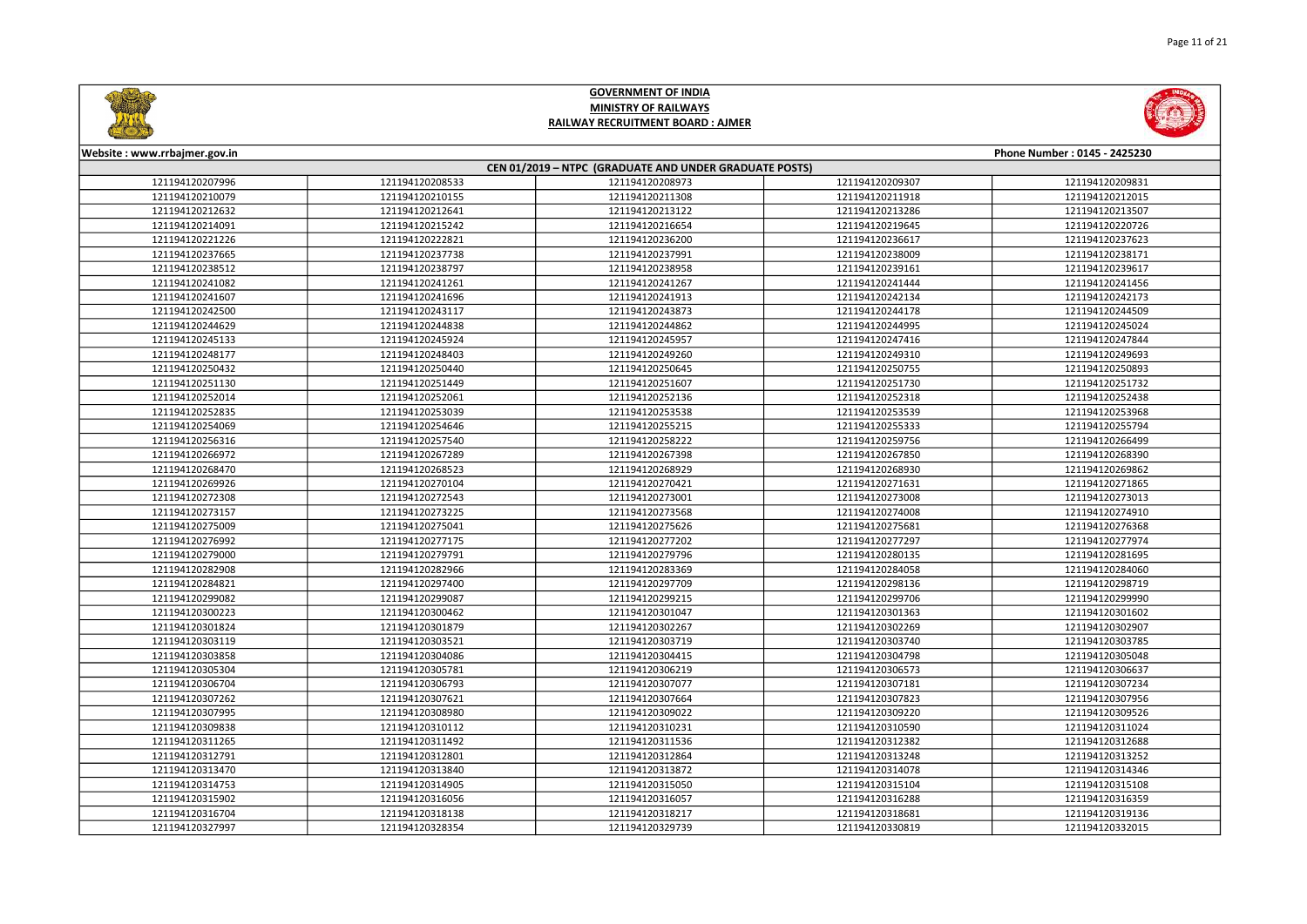



| Website: www.rrbajmer.gov.in |                 |                                                        |                 | Phone Number: 0145 - 2425230 |
|------------------------------|-----------------|--------------------------------------------------------|-----------------|------------------------------|
|                              |                 | CEN 01/2019 - NTPC (GRADUATE AND UNDER GRADUATE POSTS) |                 |                              |
| 121194120332371              | 121194120332998 | 121194120333259                                        | 121194120333443 | 121194120334295              |
| 121194120334465              | 121194120335580 | 121194120335618                                        | 121194120335826 | 121194120336730              |
| 121194120337323              | 121194120337788 | 121194120337960                                        | 121194120338080 | 121194120338208              |
| 121194120338303              | 121194120338472 | 121194120339747                                        | 121194120339946 | 121194120340190              |
| 121194120341114              | 121194120341918 | 121194120342736                                        | 121194120342766 | 121194120344369              |
| 121194120344524              | 121194120345176 | 121194120345309                                        | 121194120345893 | 121194120346111              |
| 121194120346376              | 121194120346762 | 121194120346776                                        | 121194120347096 | 121194120347642              |
| 121194120347697              | 121194120348642 | 121194120349886                                        | 121194120349987 | 121194120350768              |
| 121194120351151              | 121194120351477 | 121194120351600                                        | 121194120351677 | 121194120351842              |
| 121194120351855              | 121194120352069 | 121194120352729                                        | 121194120353263 | 121194120353384              |
| 121194120353754              | 121194120354038 | 121194120354174                                        | 121194120354273 | 121194120355281              |
| 121194120356224              | 121194120358961 | 121194120359500                                        | 121194120359575 | 121194120359592              |
| 121194120360077              | 121194120360112 | 121194120360441                                        | 121194120361653 | 121194120361723              |
| 121194120362006              | 121194120362239 | 121194120363249                                        | 121194120363302 | 121194120363517              |
| 121194120363706              | 121194120363925 | 121194120364443                                        | 121194120365600 | 121194120365814              |
| 121194120366940              | 121194120366969 | 121194120367419                                        | 121194120367579 | 121194120368662              |
| 121194120368866              | 121194120369000 | 121194120369038                                        | 121194120369155 | 121194120369239              |
| 121194120369580              | 121194120369716 | 121194120369750                                        | 121194120370271 | 121194120370386              |
| 121194120370669              | 121194120371001 | 121194120371438                                        | 121194120371461 | 121194120371764              |
| 121194120373253              | 121194120373627 | 121194120373979                                        | 121194120374126 | 121194120374535              |
| 121194120374544              | 121194120374731 | 121194120376586                                        | 121194120376943 | 121194120377653              |
| 121194120377698              | 121194120377843 | 121194120377910                                        | 121194120377946 | 121194120378020              |
| 121194120378098              | 121194120378149 | 121194120378525                                        | 121194120379723 | 121194120379961              |
| 121194120380289              | 121194120380733 | 121194120381208                                        | 121194120381351 | 121194120381668              |
| 121194120381936              | 121194120381941 | 121194120382073                                        | 121194120382109 | 121194120382422              |
| 121194120382525              | 121194120382662 | 121194120383478                                        | 121194120384165 | 121194120384183              |
| 121194120384555              | 121194120384771 | 121194120384823                                        | 121194120385119 | 121194120385646              |
| 121194120385687              | 121194120386728 | 121194120387768                                        | 121194120388149 | 121194120388432              |
| 121194120388647              | 121194120389069 | 121194120389127                                        | 121194120389183 | 121194120389984              |
| 121194120390246              | 121194120390512 | 121194120390537                                        | 121194120391962 | 121194120392053              |
| 121194120392330              | 121194120392561 | 121194120393066                                        | 121194120393651 | 121194120393755              |
| 121194120393938              | 121194120394088 | 121194120394114                                        | 121194120394123 | 121194120394508              |
| 121194120394857              | 121194120395091 | 121194120395127                                        | 121194120395571 | 121194120395699              |
| 121194120395762              | 121194120395920 | 121194120396691                                        | 121194120397002 | 121194120397093              |
| 121194120397175              | 121194120397184 | 121194120397308                                        | 121194120397471 | 121194120397565              |
| 121194120398375              | 121194120398560 | 121194120398949                                        | 121194120399100 | 121194120399401              |
| 121194120399687              | 121194120399798 | 121194120399864                                        | 121194120399932 | 121194120400138              |
| 121194120400242              | 121194120400778 | 121194120400845                                        | 121194120401046 | 121194120401499              |
| 121194120401532              | 121194120401780 | 121194120401921                                        | 121194120402127 | 121194120402469              |
| 121194120402609              | 121194120402837 | 121194120403464                                        | 121194120403511 | 121194120403689              |
| 121194120403859              | 121194120404416 | 121194120404635                                        | 121194120404784 | 121194120405124              |
| 121194120405329              | 121194120405372 | 121194120405403                                        | 121194120405740 | 121194120405826              |
| 121194120405928              | 121194120406040 | 121194120406331                                        | 121194120406436 | 121194120406572              |
| 121194120406705              | 121194120406863 | 121194120407428                                        | 121194120407486 | 121194120407588              |
| 121194120408307              | 121194120408493 | 121194120408554                                        | 121194120408823 | 121194120408991              |
| 121194120409919              | 121194120409926 | 121194120410239                                        | 121194120410456 | 121194120410514              |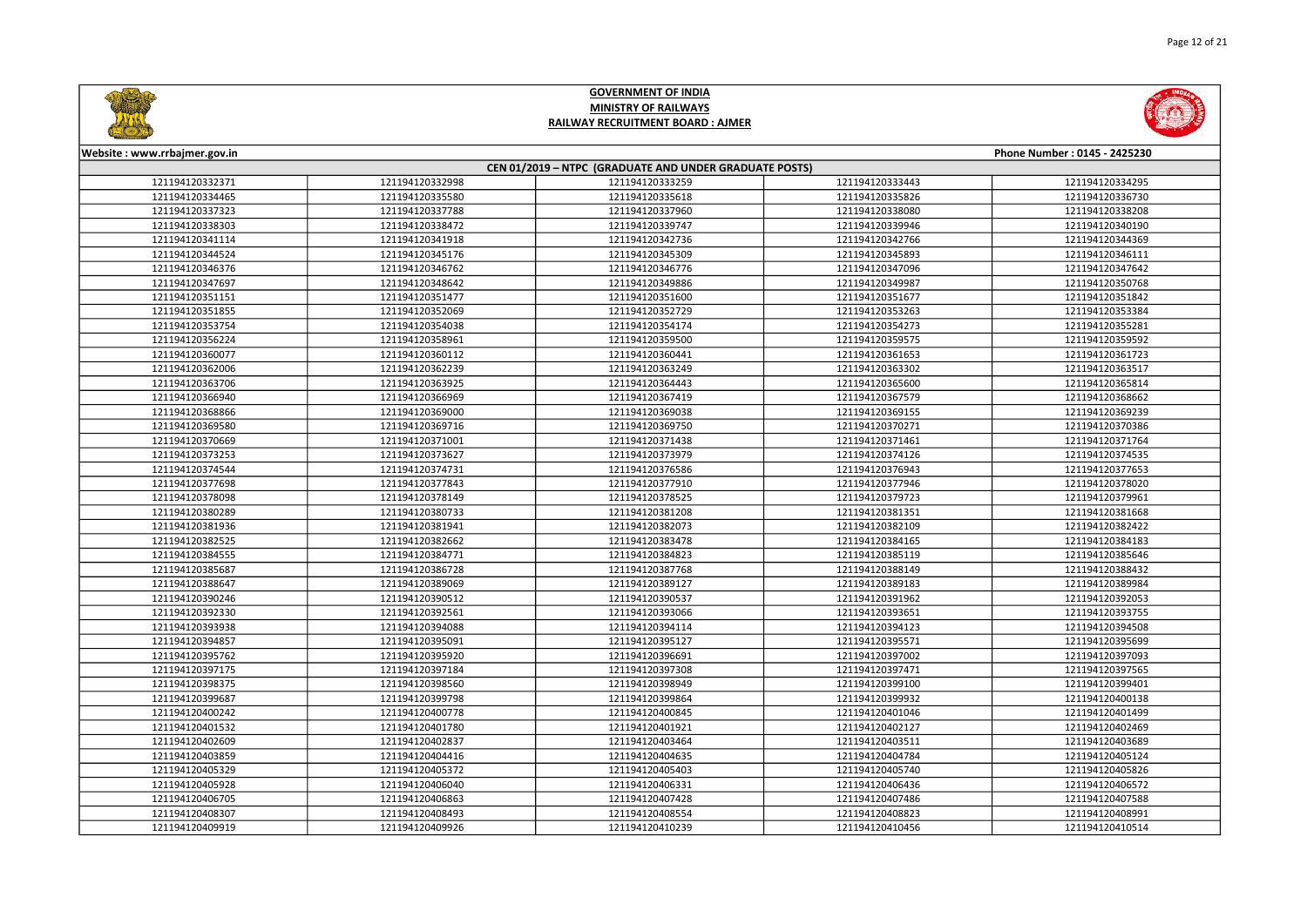



| Website: www.rrbajmer.gov.in                           |                 |                 |                 | Phone Number: 0145 - 2425230 |  |
|--------------------------------------------------------|-----------------|-----------------|-----------------|------------------------------|--|
| CEN 01/2019 - NTPC (GRADUATE AND UNDER GRADUATE POSTS) |                 |                 |                 |                              |  |
| 121194120410737                                        | 121194120411143 | 121194120411279 | 121194120411496 | 121194120411549              |  |
| 121194120411646                                        | 121194120411693 | 121194120412101 | 121194120412440 | 121194120412773              |  |
| 121194120414009                                        | 121194120414710 | 121194120414875 | 121194120415070 | 121194120415310              |  |
| 121194120415499                                        | 121194120416379 | 121194120416391 | 121194120416405 | 121194120417516              |  |
| 121194120417525                                        | 121194120418148 | 121194120418419 | 121194120418873 | 121194120419248              |  |
| 121194120419325                                        | 121194120419460 | 121194120419597 | 121194120419774 | 121194120419847              |  |
| 121194120419850                                        | 121194120420126 | 121194120420397 | 121194120420573 | 121194120421081              |  |
| 121194120421731                                        | 121194120421809 | 121194120422267 | 121194120422358 | 121194120422608              |  |
| 121194120422670                                        | 121194120422682 | 121194120422742 | 121194120422837 | 121194120423010              |  |
| 121194120423276                                        | 121194120423314 | 121194120423402 | 121194120423901 | 121194120424263              |  |
| 121194120424341                                        | 121194120424437 | 121194120424638 | 121194120425030 | 121194120425119              |  |
| 121194120425565                                        | 121194120425599 | 121194120426507 | 121194120426884 | 121194120427107              |  |
| 121194120427173                                        | 121194120427545 | 121194120428917 | 121194120429009 | 121194120429261              |  |
| 121194120429379                                        | 121194120429889 | 121194120430155 | 121194120430622 | 121194120432687              |  |
| 121194120432808                                        | 121194120432908 | 121194120433041 | 121194120433936 | 121194120434090              |  |
| 121194120434392                                        | 121194120434437 | 121194120434513 | 121194120435153 | 121194120435460              |  |
| 121194120435616                                        | 121194120435666 | 121194120435678 | 121194120435755 | 121194120436134              |  |
| 121194120436193                                        | 121194120436441 | 121194120436668 | 121194120436992 | 121194120437232              |  |
| 121194120437355                                        | 121194120437367 | 121194120437515 | 121194120437537 | 121194120438142              |  |
| 121194120438252                                        | 121194120438333 | 121194120438681 | 121194120439320 | 121194120439464              |  |
| 121194120440268                                        | 121194120440342 | 121194120441032 | 121194120441041 | 121194120441393              |  |
| 121194120441508                                        | 121194120441792 | 121194120443284 | 121194120443490 | 121194120444131              |  |
| 121194120444176                                        | 121194120444452 | 121194120444884 | 121194120445073 | 121194120445426              |  |
| 121194120445561                                        | 121194120445567 | 121194120445591 | 121194120445858 | 121194120446060              |  |
| 121194120446625                                        | 121194120447194 | 121194120447443 | 121194120447935 | 121194120448024              |  |
| 121194120448180                                        | 121194120448210 | 121194120448292 | 121194120448675 | 121194120449084              |  |
| 121194120449924                                        | 121194120450287 | 121194120450558 | 121194120450764 | 121194120451222              |  |
| 121194120451224                                        | 121194120451505 | 121194120451508 | 121194120452370 | 121194120452505              |  |
| 121194120452524                                        | 121194120452693 | 121194120452859 | 121194120452900 | 121194120453424              |  |
| 121194120453682                                        | 121194120455091 | 121194120455901 | 121194120455987 | 121194120455998              |  |
| 121194120456655                                        | 121194120457018 | 121194120457183 | 121194120457871 | 121194120458069              |  |
| 121194120458270                                        | 121194120458536 | 121194120458588 | 121194120459621 | 121194120459629              |  |
| 121194120460764                                        | 121194120461171 | 121194120461325 | 121194120461641 | 121194120461921              |  |
| 121194120462523                                        | 121194120462580 | 121194120462851 | 121194120462857 | 121194120463277              |  |
| 121194120463473                                        | 121194120463859 | 121194120464040 | 121194120464188 | 121194120464395              |  |
| 121194120464657                                        | 121194120465319 | 121194120465706 | 121194120465950 | 121194120466748              |  |
| 121194120467126                                        | 121194120467173 | 121194120467187 | 121194120467461 | 121194120467693              |  |
| 121194120467842                                        | 121194120468403 | 121194120468561 | 121194120468840 | 121194120469007              |  |
| 121194120469342                                        | 121194120469385 | 121194120469551 | 121194120469806 | 121194120470053              |  |
| 121194120470063                                        | 121194120470069 | 121194120470370 | 121194120470898 | 121194120471517              |  |
| 121194120471801                                        | 121194120472106 | 121194120472221 | 121194120472831 | 121194120472971              |  |
| 121194120473098                                        | 121194120473411 | 121194120473431 | 121194120473547 | 121194120473851              |  |
| 121194120474339                                        | 121194120474402 | 121194120474475 | 121194120474598 | 121194120474782              |  |
| 121194120474789                                        | 121194120474969 | 121194120475034 | 121194120475178 | 121194120475460              |  |
| 121194120475523                                        | 121194120476070 | 121194120476326 | 121194120476676 | 121194120477164              |  |
| 121194120477185                                        | 121194120477266 | 121194120477340 | 121194120477534 | 121194120477740              |  |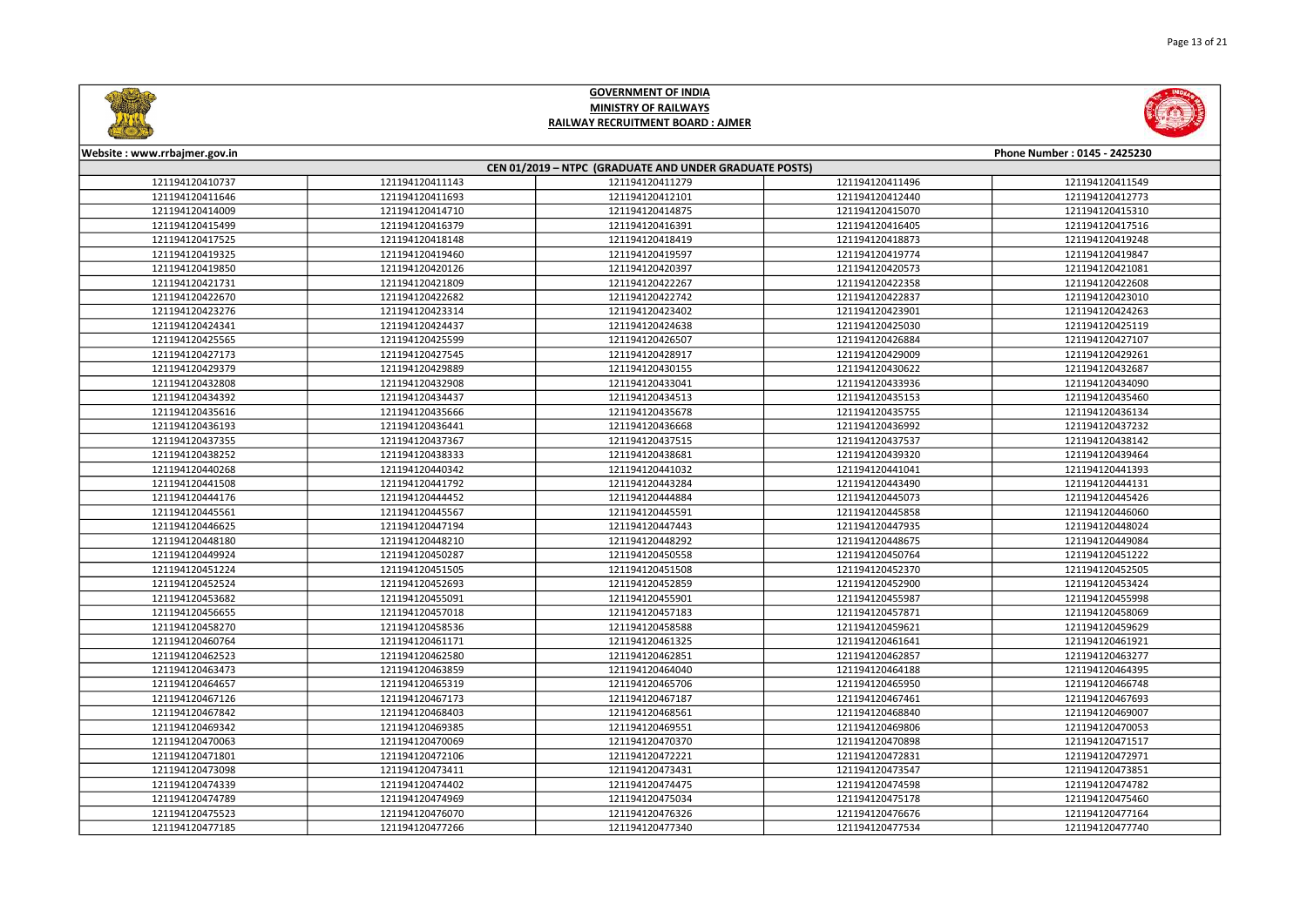



| Website: www.rrbajmer.gov.in                           |                 |                 |                 | Phone Number: 0145 - 2425230 |  |
|--------------------------------------------------------|-----------------|-----------------|-----------------|------------------------------|--|
| CEN 01/2019 - NTPC (GRADUATE AND UNDER GRADUATE POSTS) |                 |                 |                 |                              |  |
| 121194120477893                                        | 121194120478036 | 121194120478169 | 121194120478487 | 121194120478642              |  |
| 121194120478745                                        | 121194120478817 | 121194120478961 | 121194120479152 | 121194120479595              |  |
| 121194120479606                                        | 121194120479655 | 121194120479880 | 121194120480035 | 121194120480485              |  |
| 121194120480543                                        | 121194120480722 | 121194120481143 | 121194120481218 | 121194120481822              |  |
| 121194120482021                                        | 121194120482330 | 121194120482331 | 121194120482668 | 121194120482794              |  |
| 121194120482819                                        | 121194120482867 | 121194120483079 | 121194120483321 | 121194120484008              |  |
| 121194120484112                                        | 121194120484225 | 121194120484964 | 121194120485651 | 121194120486161              |  |
| 121194120486526                                        | 121194120486613 | 121194120486795 | 121194120486973 | 121194120486982              |  |
| 121194120487838                                        | 121194120488107 | 121194120488585 | 121194120488692 | 121194120488802              |  |
| 121194120488998                                        | 121194120489108 | 121194120489286 | 121194120489541 | 121194120489573              |  |
| 121194120489645                                        | 121194120489707 | 121194120489832 | 121194120490072 | 121194120490159              |  |
| 121194120490362                                        | 121194120490524 | 121194120490717 | 121194120490729 | 121194120491285              |  |
| 121194120492149                                        | 121194120492196 | 121194120492991 | 121194120493238 | 121194120493378              |  |
| 121194120493502                                        | 121194120493685 | 121194120493966 | 121194120494177 | 121194120494552              |  |
| 121194120494762                                        | 121194120495205 | 121194120495290 | 121194120496336 | 121194120496702              |  |
| 121194120497102                                        | 121194120497154 | 121194120497396 | 121194120497676 | 121194120497691              |  |
| 121194120497849                                        | 121194120497942 | 121194120498490 | 121194120498952 | 121194120499009              |  |
| 121194120499046                                        | 121194120499299 | 121194120500060 | 121194120501281 | 121194120501366              |  |
| 121194120501704                                        | 121194120501778 | 121194120502842 | 121194120503146 | 121194120503997              |  |
| 121194120504257                                        | 121194120504265 | 121194120504854 | 121194120506512 | 121194120506593              |  |
| 121194120507300                                        | 121194120507899 | 121194120507937 | 121194120508608 | 121194120508986              |  |
| 121194120509173                                        | 121194120509332 | 121194120510385 | 121194120510506 | 121194120510513              |  |
| 121194120510897                                        | 121194120511087 | 121194120511208 | 121194120511434 | 121194120511471              |  |
| 121194120512118                                        | 121194120512372 | 121194120512713 | 121194120512789 | 121194120513085              |  |
| 121194120513145                                        | 121194120513286 | 121194120513656 | 121194120513797 | 121194120514380              |  |
| 121194120514613                                        | 121194120514977 | 121194120515645 | 121194120516066 | 121194120516073              |  |
| 121194120516349                                        | 121194120516845 | 121194120517742 | 121194120518091 | 121194120518128              |  |
| 121194120518335                                        | 121194120518416 | 121194120518432 | 121194120518462 | 121194120518476              |  |
| 121194120518604                                        | 121194120518654 | 121194120518877 | 121194120519076 | 121194120519458              |  |
| 121194120519473                                        | 121194120520237 | 121194120520761 | 121194120520864 | 121194120520889              |  |
| 121194120521136                                        | 121194120521189 | 121194120521772 | 121194120521783 | 121194120521847              |  |
| 121194120522221                                        | 121194120522450 | 121194120523048 | 121194120523559 | 121194120524247              |  |
| 121194120524602                                        | 121194120524859 | 121194120524898 | 121194120525231 | 121194120525412              |  |
| 121194120525458                                        | 121194120526149 | 121194120526167 | 121194120526514 | 121194120526554              |  |
| 121194120526856                                        | 121194120526874 | 121194120527082 | 121194120527255 | 121194120527495              |  |
| 121194120527881                                        | 121194120527901 | 121194120527986 | 121194120527994 | 121194120528056              |  |
| 121194120528424                                        | 121194120528571 | 121194120528753 | 121194120528975 | 121194120529013              |  |
| 121194120529952                                        | 121194120530152 | 121194120530908 | 121194120531275 | 121194120531300              |  |
| 121194120531492                                        | 121194120531911 | 121194120532394 | 121194120532704 | 121194120532891              |  |
| 121194120533081                                        | 121194120533430 | 121194120534184 | 121194120534222 | 121194120534285              |  |
| 121194120534507                                        | 121194120534985 | 121194120535232 | 121194120535301 | 121194120535315              |  |
| 121194120535472                                        | 121194120535872 | 121194120535873 | 121194120535977 | 121194120536068              |  |
| 121194120536326                                        | 121194120536440 | 121194120537003 | 121194120537544 | 121194120537703              |  |
| 121194120537813                                        | 121194120538207 | 121194120538608 | 121194120539678 | 121194120540156              |  |
| 121194120541030                                        | 121194120541262 | 121194120541284 | 121194120541608 | 121194120543026              |  |
| 121194120543143                                        | 121194120543326 | 121194120543412 | 121194120543805 | 121194120544932              |  |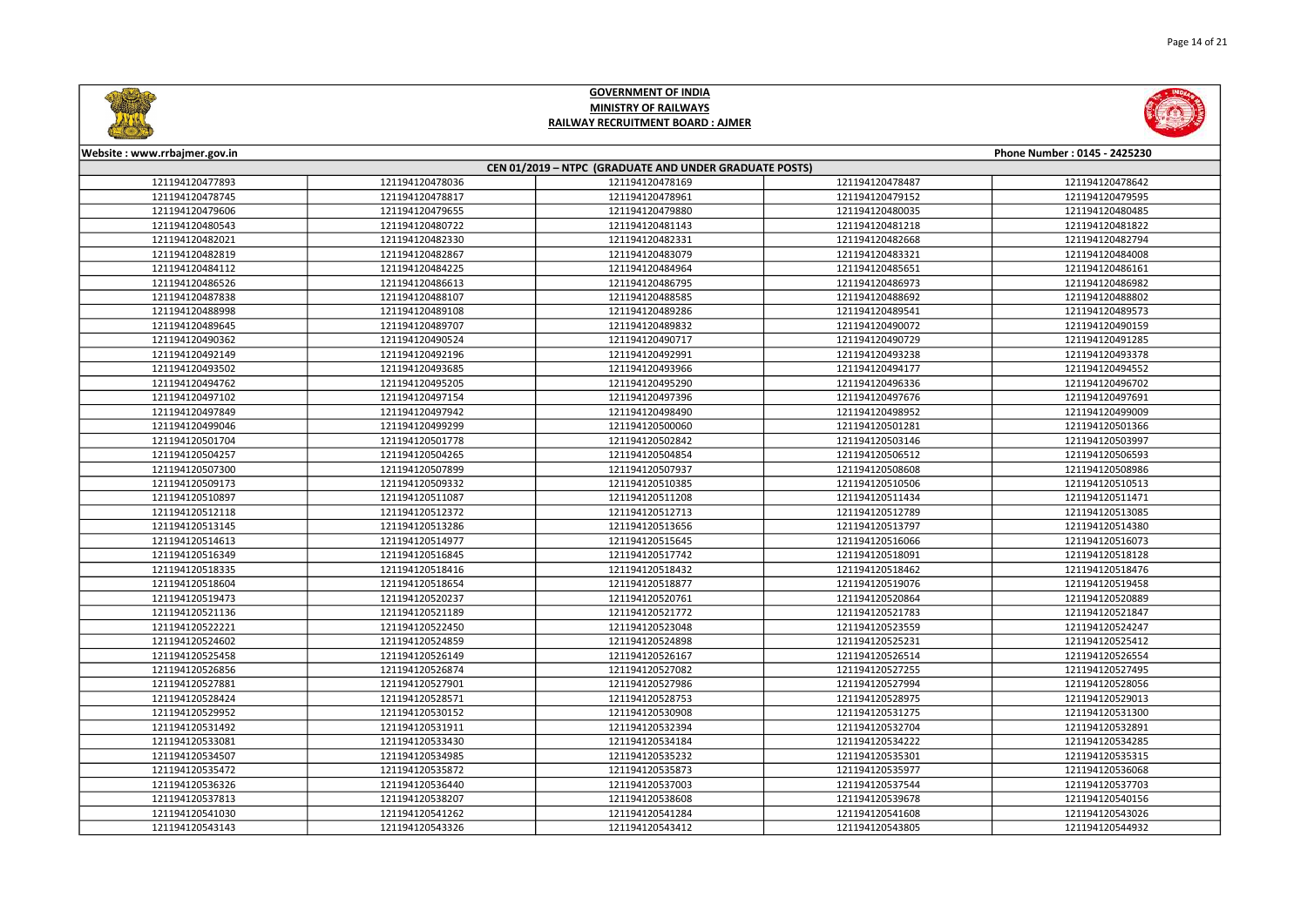



| Website: www.rrbajmer.gov.in<br>Phone Number: 0145 - 2425230 |                 |                 |                 |                 |  |
|--------------------------------------------------------------|-----------------|-----------------|-----------------|-----------------|--|
| CEN 01/2019 - NTPC (GRADUATE AND UNDER GRADUATE POSTS)       |                 |                 |                 |                 |  |
| 121194120545018                                              | 121194120545078 | 121194120546636 | 121194120548441 | 121194120549360 |  |
| 121194120551254                                              | 121194120551348 | 121194120551408 | 121194120551421 | 121194120551712 |  |
| 121194120553656                                              | 121194120554746 | 121194120555353 | 121194120555633 | 121194120556088 |  |
| 121194120557413                                              | 121194120557901 | 121194120558607 | 121194120558904 | 121194120559439 |  |
| 121194120559548                                              | 121194120561191 | 121194120564330 | 121194120564861 | 121194120566443 |  |
| 121194120568559                                              | 121194120569022 | 121194120569917 | 121194120572923 | 121194120579914 |  |
| 121194120584361                                              | 121194120585133 | 121194120588836 | 121194120593472 | 121194120593708 |  |
| 121194120599077                                              | 121194120599216 | 121194120600616 | 121194120601756 | 121194120602329 |  |
| 121194120602594                                              | 121194120602686 | 121194120603960 | 121194120604261 | 121194120607643 |  |
| 121194120608387                                              | 121194120609097 | 121194120610071 | 121194120610804 | 121194120612489 |  |
| 121194120612695                                              | 121194120612908 | 121194120613396 | 121194120614013 | 121194120614782 |  |
| 121194120615049                                              | 121194120616531 | 121194120617711 | 121194120619561 | 121194120621404 |  |
| 121194120621752                                              | 121194120622377 | 121194120622865 | 121194120623628 | 121194120623744 |  |
| 121194120623815                                              | 121194120625244 | 121194120626549 | 121194120627087 | 121194120627103 |  |
| 121194120627143                                              | 121194120627303 | 121194120627410 | 121194120628014 | 121194120628198 |  |
| 121194120628635                                              | 121194120629078 | 121194120631284 | 121194120632483 | 121194120633256 |  |
| 121194120633300                                              | 121194120634335 | 121194120636782 | 121194120637540 | 121194120637795 |  |
| 121194120638211                                              | 121194120638518 | 121194120639550 | 121194120640211 | 121194120640693 |  |
| 121194120641570                                              | 121194120642294 | 121194120642348 | 121194120642432 | 121194120644796 |  |
| 121194120645039                                              | 121194120645093 | 121194120645946 | 121194120646477 | 121194120646833 |  |
| 121194120647890                                              | 121194120647945 | 121194120647977 | 121194120647995 | 121194120648271 |  |
| 121194120648374                                              | 121194120648405 | 121194120649552 | 121194120650336 | 121194120651629 |  |
| 121194120652278                                              | 121194120652855 | 121194120653133 | 121194120654035 | 121194120655010 |  |
| 121194120655967                                              | 121194120656000 | 121194120656197 | 121194120656734 | 121194120657451 |  |
| 121194120657766                                              | 121194120658236 | 121194120658404 | 121194120658575 | 121194120658895 |  |
| 121194120658956                                              | 121194120659203 | 121194120659302 | 121194120659421 | 121194120659643 |  |
| 121194120660501                                              | 121194120660676 | 121194120661208 | 121194120662564 | 121194120663247 |  |
| 121194120664672                                              | 121194120665313 | 121194120665343 | 121194120665582 | 121194120666314 |  |
| 121194120667149                                              | 121194120667428 | 121194120667434 | 121194120668191 | 121194120668661 |  |
| 121194120669445                                              | 121194120672636 | 121194120673729 | 121194120674109 | 121194120677006 |  |
| 121194120677089                                              | 121194120677347 | 121194120678242 | 121194120678551 | 121194120679055 |  |
| 121194120680331                                              | 121194120680377 | 121194120680530 | 121194120680869 | 121194120681057 |  |
| 121194120681591                                              | 121194120682234 | 121194120682874 | 121194120683725 | 121194120684007 |  |
| 121194120684266                                              | 121194120684349 | 121194120684442 | 121194120686844 | 121194120687310 |  |
| 121194120687566                                              | 121194120688984 | 121194120690286 | 121194120690816 | 121194120693645 |  |
| 121194120694105                                              | 121194120694138 | 121194120694754 | 121194120695246 | 121194120697064 |  |
| 121194120697091                                              | 121194120697480 | 121194120697709 | 121194120698149 | 121194120698886 |  |
| 121194120699167                                              | 121194120699598 | 121194120701867 | 121194120702159 | 121194120702636 |  |
| 121194120703450                                              | 121194120703658 | 121194120704477 | 121194120704929 | 121194120705144 |  |
| 121194120705350                                              | 121194120705417 | 121194120705835 | 121194120705883 | 121194120706069 |  |
| 121194120706220                                              | 121194120706422 | 121194120706560 | 121194120706561 | 121194120707019 |  |
| 121194120708790                                              | 121194120709299 | 121194120709502 | 121194120709792 | 121194120711143 |  |
| 121194120715337                                              | 121194120715703 | 121194120715957 | 121194120715972 | 121194120716026 |  |
| 121194120716451                                              | 121194120717310 | 121194120717910 | 121194120718272 | 121194120721546 |  |
| 121194120722339                                              | 121194120722718 | 121194120723888 | 121194120725537 | 121194120726470 |  |
| 121194120726516                                              | 121194120726769 | 121194120728939 | 121194120729297 | 121194120729418 |  |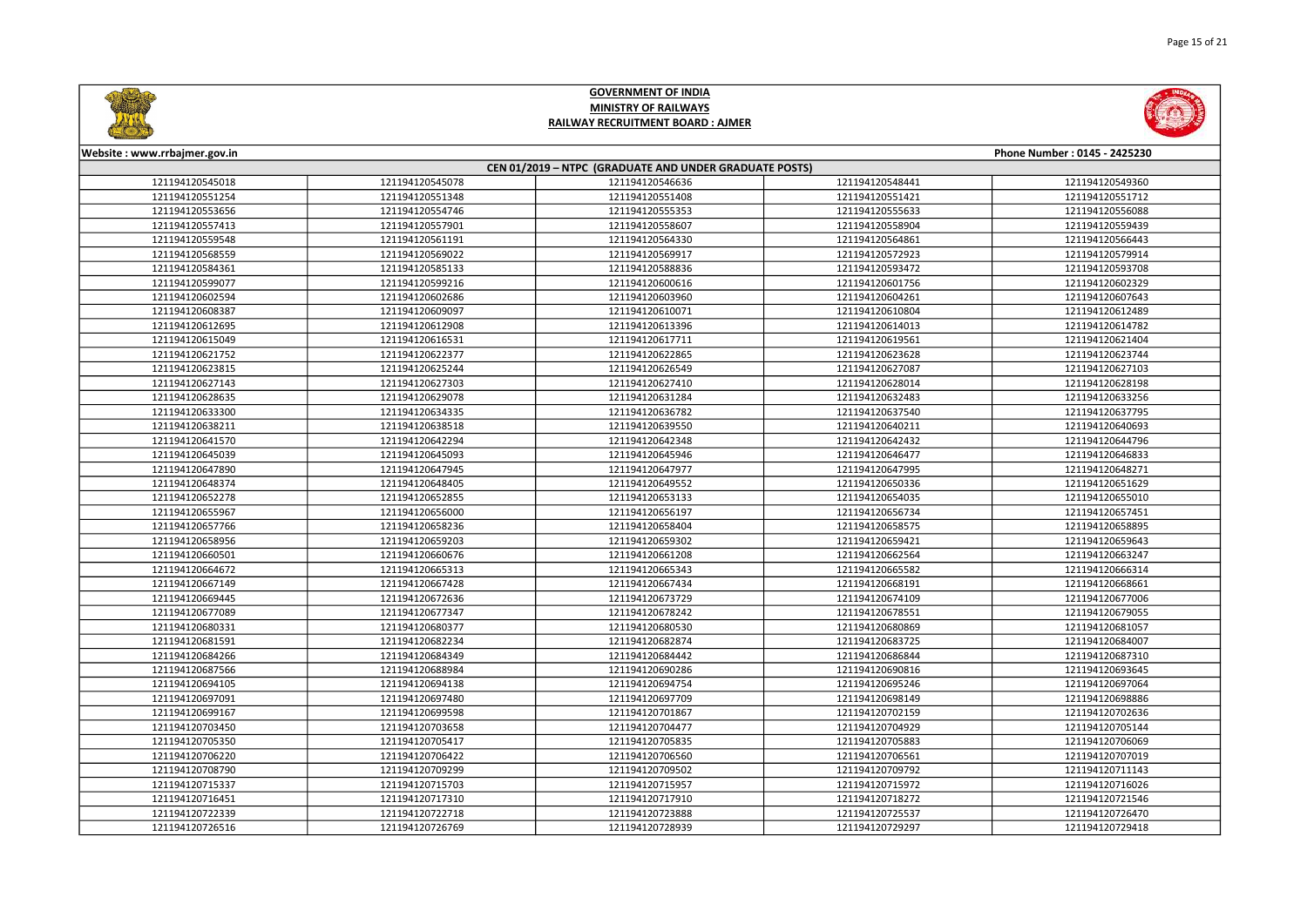



| Website: www.rrbajmer.gov.in                           |                 |                 |                 | Phone Number: 0145 - 2425230 |  |
|--------------------------------------------------------|-----------------|-----------------|-----------------|------------------------------|--|
| CEN 01/2019 - NTPC (GRADUATE AND UNDER GRADUATE POSTS) |                 |                 |                 |                              |  |
| 121194120730406                                        | 121194120732894 | 121194120735687 | 121194120735804 | 121194120736915              |  |
| 121194120737106                                        | 121194120738022 | 121194120739771 | 121194120739838 | 121194120740023              |  |
| 121194120740306                                        | 121194120740878 | 121194120742053 | 121194120742182 | 121194120742306              |  |
| 121194120744571                                        | 121194120745366 | 121194120745419 | 121194120745423 | 121194120746950              |  |
| 121194120748645                                        | 121194120749393 | 121194120749547 | 121194120749855 | 121194120750231              |  |
| 121194120750362                                        | 121194120750903 | 121194120751334 | 121194120751648 | 121194120753182              |  |
| 121194120753836                                        | 121194120755101 | 121194120755379 | 121194120756012 | 121194120756245              |  |
| 121194120756280                                        | 121194120756790 | 121194120757685 | 121194120757731 | 121194120757786              |  |
| 121194120758100                                        | 121194120758857 | 121194120759447 | 121194120761013 | 121194120761715              |  |
| 121194120762586                                        | 121194120763205 | 121194120763293 | 121194120763482 | 121194120763622              |  |
| 121194120763835                                        | 121194120763840 | 121194120764078 | 121194120764332 | 121194120764666              |  |
| 121194120765633                                        | 121194120766087 | 121194120766355 | 121194120767650 | 121194120768691              |  |
| 121194120768777                                        | 121194120768818 | 121194120768899 | 121194120769847 | 121194120769884              |  |
| 121194120771311                                        | 121194120772245 | 121194120773690 | 121194120774380 | 121194120774842              |  |
| 121194120774872                                        | 121194120775811 | 121194120776232 | 121194120776363 | 121194120776484              |  |
| 121194120777774                                        | 121194120778009 | 121194120778104 | 121194120778945 | 121194120778987              |  |
| 121194120779335                                        | 121194120779736 | 121194120779785 | 121194120780316 | 121194120782315              |  |
| 121194120782666                                        | 121194120782954 | 121194120783663 | 121194120783796 | 121194120785381              |  |
| 121194120785577                                        | 121194120786341 | 121194120787181 | 121194120787776 | 121194120787894              |  |
| 121194120787896                                        | 121194120789131 | 121194120789206 | 121194120789255 | 121194120790185              |  |
| 121194120791601                                        | 121194120793476 | 121194120794292 | 121194120794371 | 121194120796567              |  |
| 121194120796855                                        | 121194120797079 | 121194120798101 | 121194120798586 | 121194120799563              |  |
| 121194120799896                                        | 121194120800050 | 121194120803029 | 121194120803467 | 121194120804895              |  |
| 121194120805512                                        | 121194120806012 | 121194120806339 | 121194120806482 | 121194120807010              |  |
| 121194120807068                                        | 121194120807610 | 121194120808432 | 121194120809826 | 121194120810233              |  |
| 121194120811315                                        | 121194120811537 | 121194120812761 | 121194120813026 | 121194120813209              |  |
| 121194120814272                                        | 121194120814652 | 121194120814973 | 121194120815717 | 121194120815834              |  |
| 121194120816002                                        | 121194120816429 | 121194120817356 | 121194120817671 | 121194120817846              |  |
| 121194120818621                                        | 121194120818875 | 121194120820094 | 121194120820102 | 121194120820670              |  |
| 121194120821110                                        | 121194120821534 | 121194120822572 | 121194120822683 | 121194120823035              |  |
| 121194120823553                                        | 121194120824788 | 121194120825138 | 121194120825209 | 121194120825643              |  |
| 121194120826095                                        | 121194120826154 | 121194120827278 | 121194120828095 | 121194120828412              |  |
| 121194120828413                                        | 121194120828902 | 121194120829068 | 121194120829261 | 121194120829345              |  |
| 121194120830574                                        | 121194120831167 | 121194120832816 | 121194120832945 | 121194120833377              |  |
| 121194120834104                                        | 121194120834202 | 121194120834866 | 121194120834951 | 121194120835188              |  |
| 121194120835955                                        | 121194120836060 | 121194120836562 | 121194120837166 | 121194120839222              |  |
| 121194120839692                                        | 121194120840367 | 121194120840442 | 121194120841374 | 121194120842313              |  |
| 121194120842824                                        | 121194120844717 | 121194120846197 | 121194120848332 | 121194120848467              |  |
| 121194120849984                                        | 121194120850186 | 121194120850305 | 121194120852997 | 121194120854072              |  |
| 121194120854262                                        | 121194120854518 | 121194130057096 | 121194130057785 | 121194130058980              |  |
| 121194130063838                                        | 121194130079267 | 121194130087025 | 121194130104638 | 121194130143335              |  |
| 121194130154631                                        | 121194130161021 | 121194130162982 | 121194130167648 | 121194130219024              |  |
| 121194130231197                                        | 121194130240177 | 121194130259426 | 121194130287069 | 121194130309130              |  |
| 121194130324756                                        | 121194130327189 | 121194130502785 | 121194140149762 | 121194150001289              |  |
| 121194150001744                                        | 121194150007198 | 121194150009204 | 121194150018720 | 121194150040369              |  |
| 121194150058989                                        | 121194150060705 | 121194150060744 | 121194150063916 | 121194150066198              |  |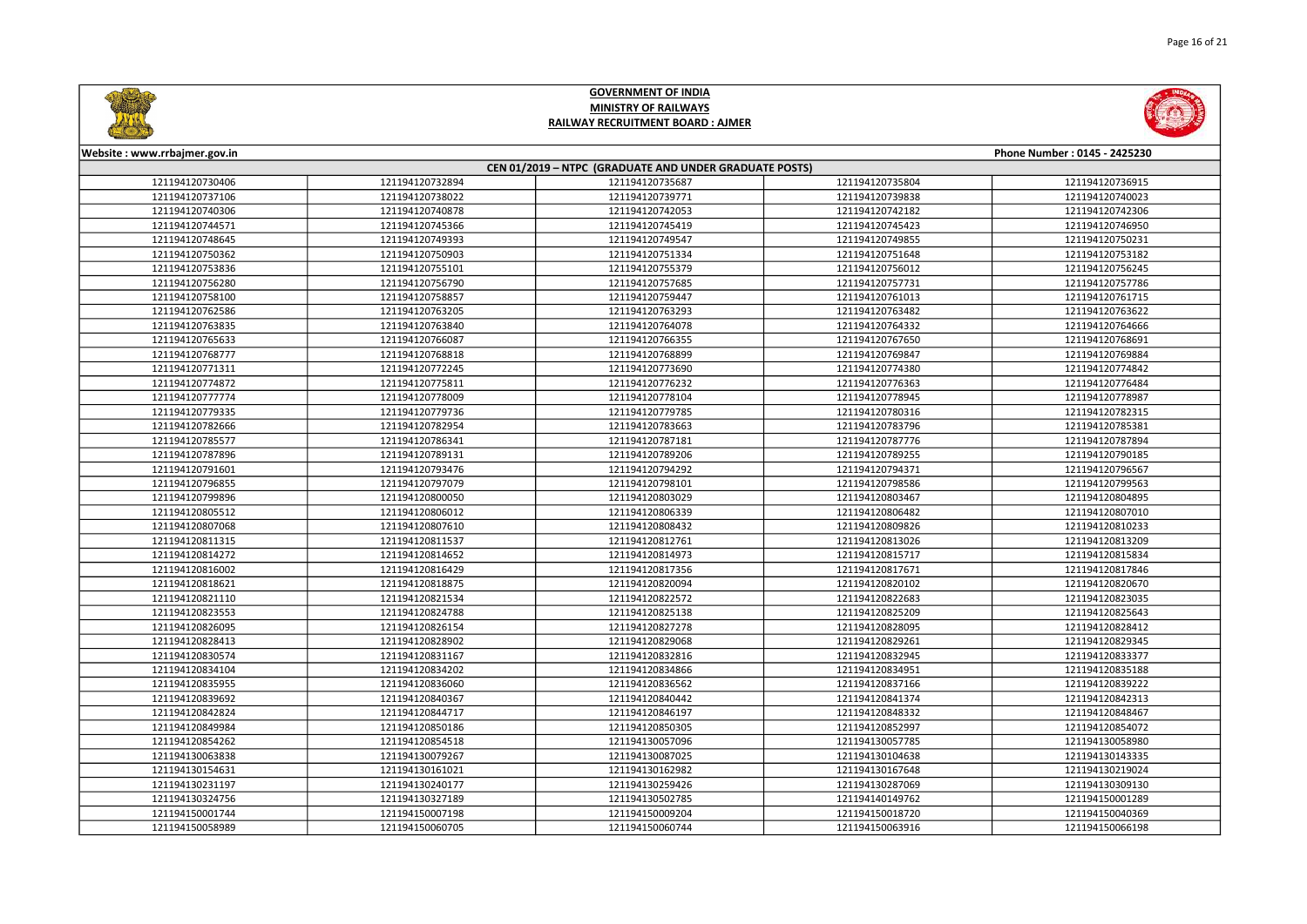



| Website: www.rrbajmer.gov.in<br>Phone Number: 0145 - 2425230 |                 |                 |                 |                 |  |
|--------------------------------------------------------------|-----------------|-----------------|-----------------|-----------------|--|
| CEN 01/2019 - NTPC (GRADUATE AND UNDER GRADUATE POSTS)       |                 |                 |                 |                 |  |
| 121194150070731                                              | 121194150082461 | 121194150082622 | 121194150128348 | 121194150134221 |  |
| 121194150144834                                              | 121194150145518 | 121194150146642 | 121194150146893 | 121194150152169 |  |
| 121194150152174                                              | 121194150152272 | 121194150159095 | 121194150160125 | 121194150170812 |  |
| 121194150179477                                              | 121194150205465 | 121194150210976 | 121194150224439 | 121194150230887 |  |
| 121194150262413                                              | 121194150267858 | 121194150282398 | 121194150289912 | 121194150291696 |  |
| 121194150303683                                              | 121194150312575 | 121194150317579 | 121194150320549 | 121194160407328 |  |
| 121194170001937                                              | 121194170004888 | 121194170008135 | 121194170011007 | 121194170021413 |  |
| 121194170021899                                              | 121194170024329 | 121194170044792 | 121194170047248 | 121194170048986 |  |
| 121194170049799                                              | 121194170050087 | 121194170059042 | 121194170059144 | 121194170067642 |  |
| 121194170068539                                              | 121194170070612 | 121194170071371 | 121194170071461 | 121194170074787 |  |
| 121194170078484                                              | 121194170082754 | 121194170085565 | 121194170090166 | 121194170092465 |  |
| 121194170109604                                              | 121194170141075 | 121194170143337 | 121194170159042 | 121194170166124 |  |
| 121194170178440                                              | 121194170217822 | 121194170218011 | 121194170219378 | 121194170222677 |  |
| 121194170227975                                              | 121194170238232 | 121194170257524 | 121194170258479 | 121194170259072 |  |
| 121194170280065                                              | 121194170281130 | 121194170287244 | 121194170287786 | 121194170288678 |  |
| 121194170290367                                              | 121194170293103 | 121194170294512 | 121194170299894 | 121194170305229 |  |
| 121194170310247                                              | 121194170318197 | 121194170320760 | 121194170320818 | 121194170321599 |  |
| 121194170323501                                              | 121194170323814 | 121194170327724 | 121194170327838 | 121194170327954 |  |
| 121194170328104                                              | 121194170328196 | 121194170328424 | 121194170328453 | 121194170328481 |  |
| 121194170329398                                              | 121194170329831 | 121194170330160 | 121194170330537 | 121194170331060 |  |
| 121194170332499                                              | 121194170332627 | 121194170333466 | 121194170334170 | 121194170335040 |  |
| 121194170335151                                              | 121194170335707 | 121194170335789 | 121194170336095 | 121194170338579 |  |
| 121194170338695                                              | 121194170338852 | 121194170340679 | 121194170345177 | 121194170348831 |  |
| 121194170353231                                              | 121194170353583 | 121194170355247 | 121194170356026 | 121194170356361 |  |
| 121194170357229                                              | 121194170358861 | 121194170363522 | 121194170378054 | 121194170380299 |  |
| 121194170383998                                              | 121194170389747 | 121194170395630 | 121194170397576 | 121194170412488 |  |
| 121194170422975                                              | 121194170430831 | 121194170432778 | 121194170433522 | 121194170433817 |  |
| 121194170437252                                              | 121194170437399 | 121194170438059 | 121194170442363 | 121194170442447 |  |
| 121194170455662                                              | 121194170459034 | 121194170462636 | 121194170463427 | 121194170470094 |  |
| 121194170470204                                              | 121194170470533 | 121194170471381 | 121194170471414 | 121194170471985 |  |
| 121194170480158                                              | 121194170482743 | 121194170491332 | 121194170491813 | 121194170494243 |  |
| 121194170499719                                              | 121194170510056 | 121194170511122 | 121194170527388 | 121194170535620 |  |
| 121194170553276                                              | 121194170553886 | 121194170562737 | 121194170568683 | 121194170569144 |  |
| 121194170574714                                              | 121194170576298 | 121194170581733 | 121194170589041 | 121194170601475 |  |
| 121194170610990                                              | 121194170614553 | 121194170644603 | 121194170646262 | 121194170650301 |  |
| 121194170653826                                              | 121194170666547 | 121194170677287 | 121194170691157 | 121194170699867 |  |
| 121194170707223                                              | 121194170707236 | 121194170707250 | 121194170709042 | 121194170718821 |  |
| 121194170722434                                              | 121194170726648 | 121194170726819 | 121194170729448 | 121194170731595 |  |
| 121194170737082                                              | 121194170739800 | 121194170743234 | 121194170745217 | 121194170751859 |  |
| 121194170755962                                              | 121194170760854 | 121194170769580 | 121194170772288 | 121194170775192 |  |
| 121194170783963                                              | 121194170786485 | 121194170787231 | 121194170791750 | 121194170801951 |  |
| 121194170813787                                              | 121194170826105 | 121194170826148 | 121194170833325 | 121194190050342 |  |
| 121194190052268                                              | 121194190070413 | 121194190075342 | 121194190087417 | 121194190122469 |  |
| 121194190175920                                              | 121194190186959 | 121194190319094 | 121194190324447 | 121194190329340 |  |
| 121194190367794                                              | 121194190381439 | 121194190402886 | 121194190417610 | 121194190431662 |  |
| 121194190524753                                              | 121194210323119 | 121194230141505 | 121194230141509 | 121194250141129 |  |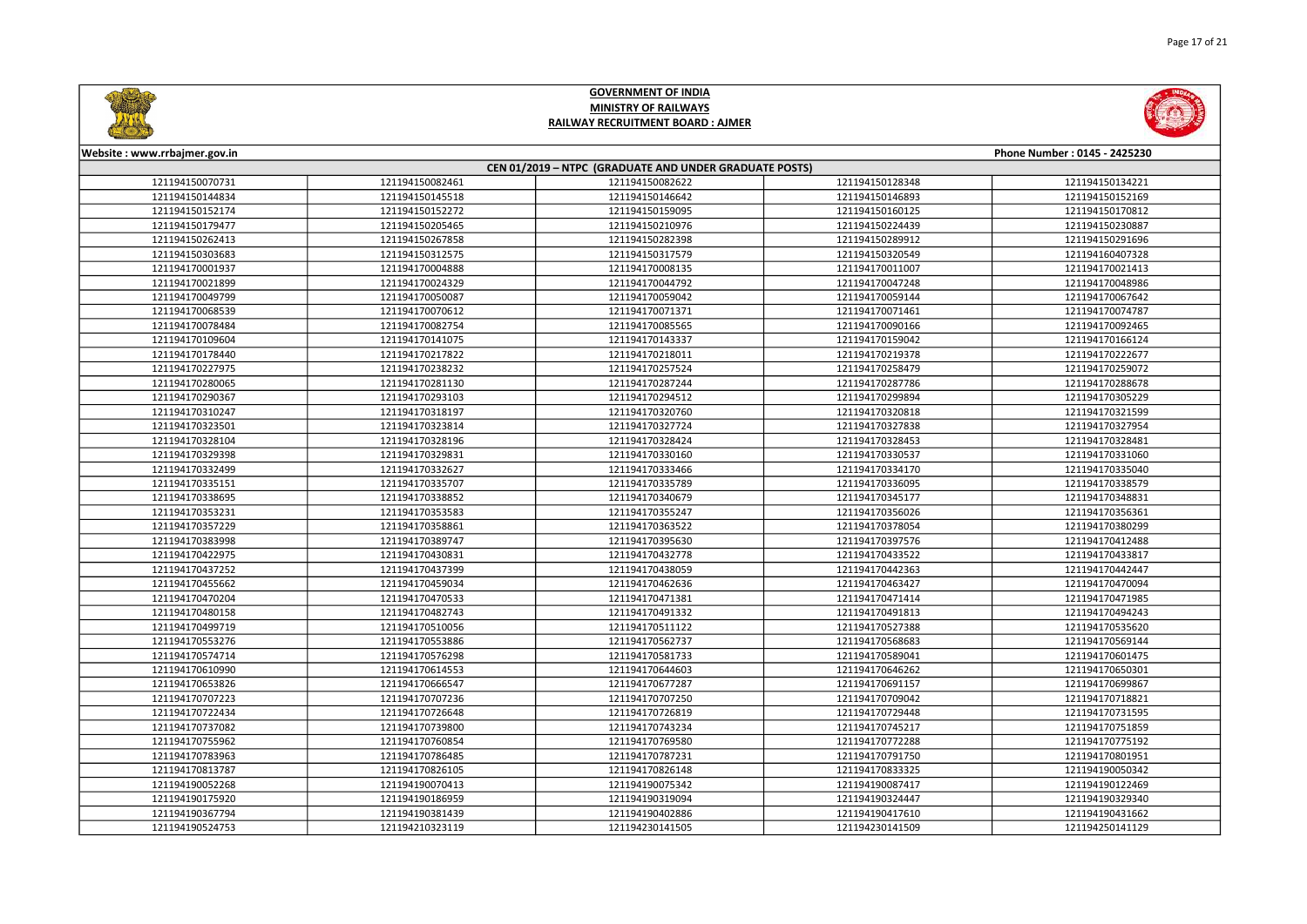



| Phone Number: 0145 - 2425230<br>Website: www.rrbajmer.gov.in |                 |                 |                 |                 |  |
|--------------------------------------------------------------|-----------------|-----------------|-----------------|-----------------|--|
| CEN 01/2019 - NTPC (GRADUATE AND UNDER GRADUATE POSTS)       |                 |                 |                 |                 |  |
| 121194250361790                                              | 121194250768809 | 121194250770160 | 121194250785740 | 121194260003449 |  |
| 121194260018267                                              | 121194260030929 | 121194260061532 | 121194260067645 | 121194260135847 |  |
| 121194260140006                                              | 121194260150400 | 121194260161035 | 121194260169710 | 121194260212482 |  |
| 121194260215615                                              | 121194260218584 | 121194260219708 | 121194260227652 | 121194260229064 |  |
| 121194260231536                                              | 121194260260335 | 121194260260379 | 121194260260657 | 121194260279885 |  |
| 121194260286674                                              | 121194260288288 | 121194260292264 | 121194260292721 | 121194260634405 |  |
| 121194260641582                                              | 121194260703927 | 121194260709156 | 121194260729788 | 121194260740236 |  |
| 121194260743764                                              | 121194260769888 | 121194260781780 | 121194260799409 | 121194270168055 |  |
| 121194270222751                                              | 121194270259835 | 121194270530190 | 121194270744384 | 121194280309703 |  |
| 121194280333279                                              | 121194290241642 | 121194310051794 | 121194310289065 | 121194310463890 |  |
| 121194310468965                                              | 121194310617707 | 121195120000166 | 121195120001118 | 121195120003412 |  |
| 121195120005938                                              | 121195120007206 | 121195120010623 | 121195120013544 | 121195120016306 |  |
| 121195120021296                                              | 121195120021613 | 121195120024044 | 121195120025147 | 121195120025219 |  |
| 121195120025959                                              | 121195120026242 | 121195120027592 | 121195120029007 | 121195120030134 |  |
| 121195120030173                                              | 121195120030548 | 121195120030558 | 121195120035254 | 121195120036215 |  |
| 121195120038165                                              | 121195120039861 | 121195120042723 | 121195120043396 | 121195120046788 |  |
| 121195120047131                                              | 121195120047619 | 121195120048270 | 121195120048925 | 121195120050189 |  |
| 121195120050442                                              | 121195120050570 | 121195120050898 | 121195120051481 | 121195120052337 |  |
| 121195120053640                                              | 121195120054579 | 121195120054759 | 121195120055174 | 121195120056594 |  |
| 121195120056991                                              | 121195120057030 | 121195120057375 | 121195120058182 | 121195120058971 |  |
| 121195120059612                                              | 121195120059890 | 121195120059977 | 121195120060462 | 121195120060555 |  |
| 121195120060765                                              | 121195120060892 | 121195120060913 | 121195120061181 | 121195120061456 |  |
| 121195120061652                                              | 121195120061749 | 121195120062457 | 121195120062993 | 121195120063172 |  |
| 121195120063305                                              | 121195120063415 | 121195120063482 | 121195120063648 | 121195120063862 |  |
| 121195120064052                                              | 121195120064097 | 121195120064163 | 121195120064467 | 121195120064648 |  |
| 121195120065069                                              | 121195120065202 | 121195120065345 | 121195120066229 | 121195120066590 |  |
| 121195120066803                                              | 121195120067062 | 121195120067067 | 121195120067139 | 121195120067205 |  |
| 121195120067980                                              | 121195120068054 | 121195120068186 | 121195120068404 | 121195120068530 |  |
| 121195120068587                                              | 121195120069009 | 121195120069047 | 121195120069139 | 121195120069666 |  |
| 121195120069963                                              | 121195120070185 | 121195120070834 | 121195120070984 | 121195120071044 |  |
| 121195120071177                                              | 121195120071207 | 121195120071267 | 121195120071835 | 121195120071938 |  |
| 121195120072290                                              | 121195120072300 | 121195120072387 | 121195120072871 | 121195120073229 |  |
| 121195120073559                                              | 121195120073970 | 121195120074181 | 121195120074396 | 121195120074431 |  |
| 121195120074555                                              | 121195120074671 | 121195120075266 | 121195120075294 | 121195120075962 |  |
| 121195120075984                                              | 121195120076156 | 121195120076161 | 121195120076363 | 121195120076485 |  |
| 121195120076876                                              | 121195120077195 | 121195120077446 | 121195120078102 | 121195120078330 |  |
| 121195120078390                                              | 121195120078633 | 121195120078792 | 121195120079022 | 121195120079030 |  |
| 121195120079116                                              | 121195120079404 | 121195120079766 | 121195120079836 | 121195120079859 |  |
| 121195120080011                                              | 121195120080839 | 121195120081764 | 121195120092691 | 121195120092774 |  |
| 121195120094493                                              | 121195120096191 | 121195120096667 | 121195120096858 | 121195120097075 |  |
| 121195120098037                                              | 121195120099395 | 121195120099760 | 121195120103139 | 121195120103166 |  |
| 121195120105018                                              | 121195120107880 | 121195120107977 | 121195120109252 | 121195120109658 |  |
| 121195120112264                                              | 121195120115500 | 121195120118473 | 121195120118938 | 121195120118948 |  |
| 121195120119618                                              | 121195120119897 | 121195120121290 | 121195120122710 | 121195120124276 |  |
| 121195120124277                                              | 121195120125505 | 121195120125513 | 121195120125845 | 121195120128801 |  |
| 121195120129747                                              | 121195120131251 | 121195120132095 | 121195120132220 | 121195120133863 |  |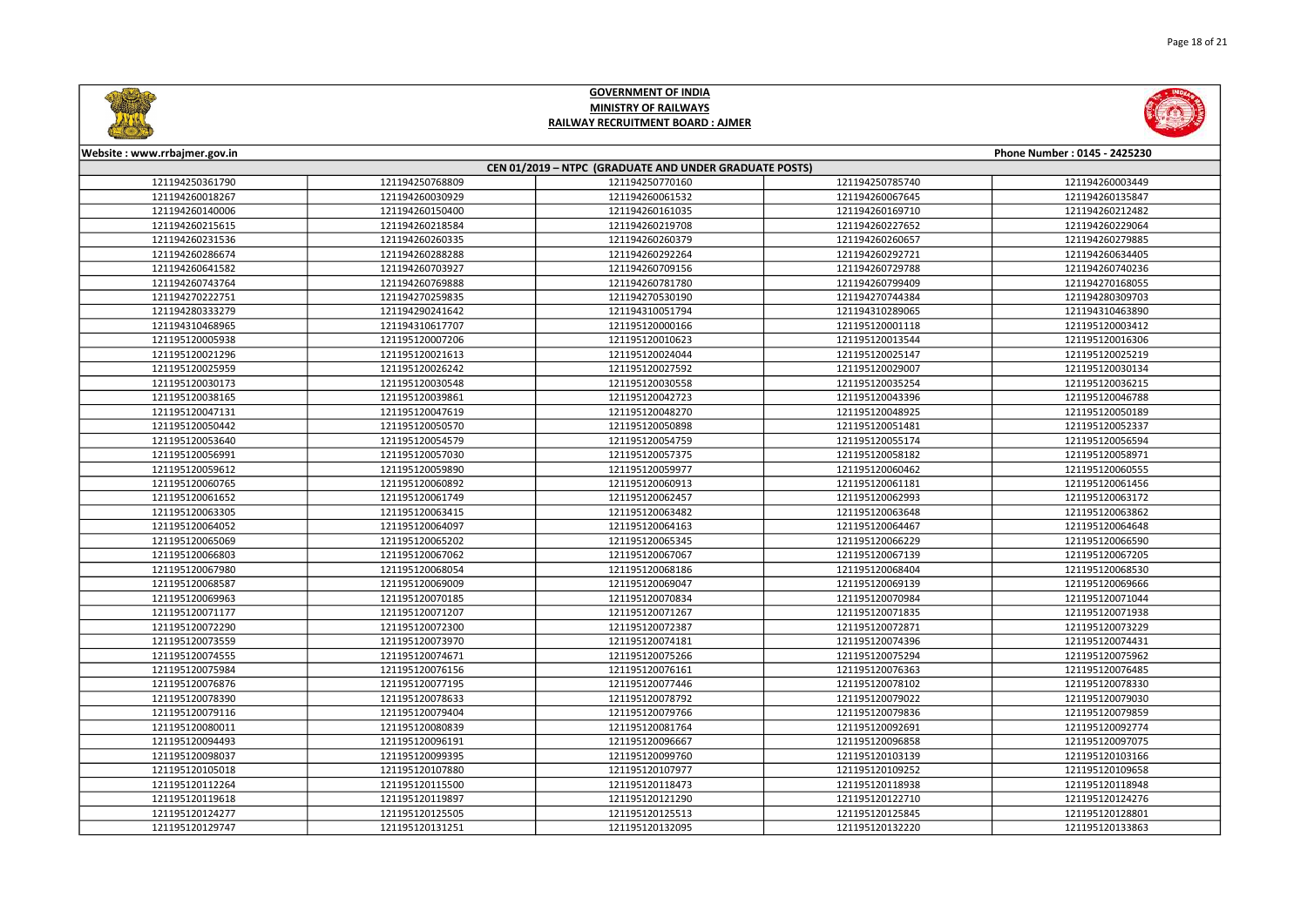



| Website: www.rrbajmer.gov.in                           |                 |                 |                 | Phone Number: 0145 - 2425230 |  |
|--------------------------------------------------------|-----------------|-----------------|-----------------|------------------------------|--|
| CEN 01/2019 - NTPC (GRADUATE AND UNDER GRADUATE POSTS) |                 |                 |                 |                              |  |
| 121195120136586                                        | 121195120138818 | 121195120139793 | 121195120139826 | 121195120140249              |  |
| 121195120140409                                        | 121195120141205 | 121195120141215 | 121195120141579 | 121195120141792              |  |
| 121195120142326                                        | 121195120142485 | 121195120143028 | 121195120143133 | 121195120143603              |  |
| 121195120143698                                        | 121195120143809 | 121195120144048 | 121195120144815 | 121195120145173              |  |
| 121195120145901                                        | 121195120145944 | 121195120145951 | 121195120146036 | 121195120146294              |  |
| 121195120146583                                        | 121195120147091 | 121195120147224 | 121195120147393 | 121195120147413              |  |
| 121195120147489                                        | 121195120147494 | 121195120148392 | 121195120148566 | 121195120148885              |  |
| 121195120149691                                        | 121195120149951 | 121195120150052 | 121195120150144 | 121195120150147              |  |
| 121195120150197                                        | 121195120150293 | 121195120150303 | 121195120150364 | 121195120150365              |  |
| 121195120150434                                        | 121195120150768 | 121195120151231 | 121195120151473 | 121195120151504              |  |
| 121195120151815                                        | 121195120151949 | 121195120151984 | 121195120151986 | 121195120152008              |  |
| 121195120152232                                        | 121195120152241 | 121195120152346 | 121195120152876 | 121195120153031              |  |
| 121195120153372                                        | 121195120153552 | 121195120153662 | 121195120153864 | 121195120154128              |  |
| 121195120154294                                        | 121195120154473 | 121195120154943 | 121195120154954 | 121195120155515              |  |
| 121195120156136                                        | 121195120156152 | 121195120156866 | 121195120157361 | 121195120157477              |  |
| 121195120166774                                        | 121195120170851 | 121195120177305 | 121195120177716 | 121195120182201              |  |
| 121195120185106                                        | 121195120188523 | 121195120190488 | 121195120192427 | 121195120192671              |  |
| 121195120195834                                        | 121195120196734 | 121195120197982 | 121195120198287 | 121195120198431              |  |
| 121195120198676                                        | 121195120199013 | 121195120200125 | 121195120200607 | 121195120200808              |  |
| 121195120201129                                        | 121195120203238 | 121195120204408 | 121195120204468 | 121195120204780              |  |
| 121195120205138                                        | 121195120207122 | 121195120207584 | 121195120209393 | 121195120210185              |  |
| 121195120210312                                        | 121195120210442 | 121195120210633 | 121195120211642 | 121195120212060              |  |
| 121195120212257                                        | 121195120212362 | 121195120212436 | 121195120212476 | 121195120212911              |  |
| 121195120212961                                        | 121195120213026 | 121195120213084 | 121195120213348 | 121195120213363              |  |
| 121195120213374                                        | 121195120213515 | 121195120213554 | 121195120213923 | 121195120213985              |  |
| 121195120214595                                        | 121195120216854 | 121195120217616 | 121195120217761 | 121195120217807              |  |
| 121195120217996                                        | 121195120218276 | 121195120218316 | 121195120218434 | 121195120218437              |  |
| 121195120218500                                        | 121195120218508 | 121195120218752 | 121195120218864 | 121195120218915              |  |
| 121195120219217                                        | 121195120219368 | 121195120219617 | 121195120219898 | 121195120220493              |  |
| 121195120220558                                        | 121195120220598 | 121195120220756 | 121195120220836 | 121195120220905              |  |
| 121195120220919                                        | 121195120220925 | 121195120221006 | 121195120221167 | 121195120221178              |  |
| 121195120221771                                        | 121195120221776 | 121195120221894 | 121195120222029 | 121195120222237              |  |
| 121195120222278                                        | 121195120222691 | 121195120222757 | 121195120222788 | 121195120222834              |  |
| 121195120222939                                        | 121195120222950 | 121195120222964 | 121195120223077 | 121195120223395              |  |
| 121195120223453                                        | 121195120223499 | 121195120223516 | 121195120223658 | 121195120223919              |  |
| 121195120224066                                        | 121195120224249 | 121195120224577 | 121195120225635 | 121195120225866              |  |
| 121195120225993                                        | 121195120226119 | 121195120226209 | 121195120226322 | 121195120226580              |  |
| 121195120226602                                        | 121195120226753 | 121195120226762 | 121195120227321 | 121195120227659              |  |
| 121195120227853                                        | 121195120228018 | 121195120238790 | 121195120239145 | 121195120240990              |  |
| 121195120241022                                        | 121195120241067 | 121195120241550 | 121195120242479 | 121195120243802              |  |
| 121195120246472                                        | 121195120246821 | 121195120248647 | 121195120248964 | 121195120249921              |  |
| 121195120250352                                        | 121195120251523 | 121195120252544 | 121195120252875 | 121195120253111              |  |
| 121195120253782                                        | 121195120254775 | 121195120254779 | 121195120255612 | 121195120256222              |  |
| 121195120256294                                        | 121195120257123 | 121195120257258 | 121195120257379 | 121195120257631              |  |
| 121195120258453                                        | 121195120258464 | 121195120258602 | 121195120259207 | 121195120259254              |  |
| 121195120259630                                        | 121195120260291 | 121195120260301 | 121195120260426 | 121195120261100              |  |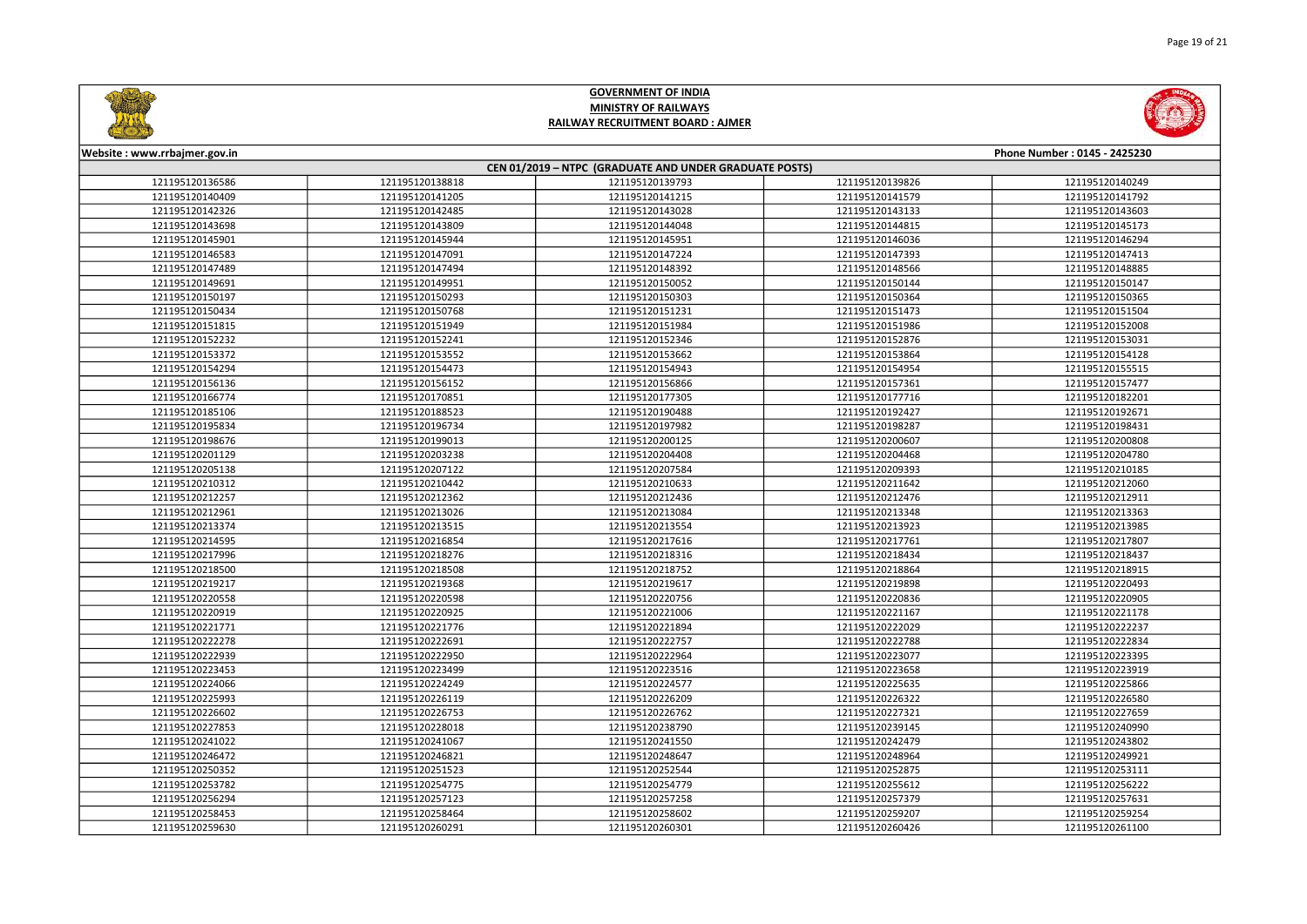



| Website: www.rrbajmer.gov.in                           |                 |                 |                 | Phone Number: 0145 - 2425230 |  |
|--------------------------------------------------------|-----------------|-----------------|-----------------|------------------------------|--|
| CEN 01/2019 - NTPC (GRADUATE AND UNDER GRADUATE POSTS) |                 |                 |                 |                              |  |
| 121195120261371                                        | 121195120261427 | 121195120261504 | 121195120262163 | 121195120262290              |  |
| 121195120262345                                        | 121195120262707 | 121195120262756 | 121195120265828 | 121195120266544              |  |
| 121195120269363                                        | 121195120269545 | 121195120270520 | 121195120270840 | 121195120271280              |  |
| 121195120271609                                        | 121195120272454 | 121195120272831 | 121195120273890 | 121195120274181              |  |
| 121195120274885                                        | 121195120274995 | 121195120276602 | 121195120279800 | 121195120279983              |  |
| 121195120280004                                        | 121195120281211 | 121195120281279 | 121195120281595 | 121195120281621              |  |
| 121195120283953                                        | 121195120284531 | 121195120285681 | 121195120286259 | 121195120286390              |  |
| 121195120286573                                        | 121195120287398 | 121195120287587 | 121195120287823 | 121195120288174              |  |
| 121195120288384                                        | 121195120288419 | 121195120288538 | 121195120288989 | 121195120288996              |  |
| 121195120289224                                        | 121195120290273 | 121195120290299 | 121195120290944 | 121195120290959              |  |
| 121195120291508                                        | 121195120293117 | 121195120293253 | 121195120293322 | 121195120301168              |  |
| 121195120303692                                        | 121195120305846 | 121195120307171 | 121195120311565 | 121195120316038              |  |
| 121195120318203                                        | 121195120318250 | 121195120318378 | 121195120318459 | 121195120319048              |  |
| 121195120319064                                        | 121195120319084 | 121195120319135 | 121195120319238 | 121195120319815              |  |
| 121195120320074                                        | 121195120320664 | 121195120320729 | 121195120320764 | 121195120321221              |  |
| 121195120321451                                        | 121195120321789 | 121195120322321 | 121195120322461 | 121195120322795              |  |
| 121195120322984                                        | 121195120323367 | 121195120323565 | 121195120323826 | 121195120323919              |  |
| 121195120324020                                        | 121195120344233 | 121195120351563 | 121195120352207 | 121195120430088              |  |
| 121195120461513                                        | 121195120541547 | 121195120541832 | 121195120542134 | 121195120542447              |  |
| 121195120542958                                        | 121195120543574 | 121195120543584 | 121195120544387 | 121195120544748              |  |
| 121195120545141                                        | 121195120545265 | 121195120546203 | 121195120546859 | 121195120547257              |  |
| 121195120547372                                        | 121195120547405 | 121195120547881 | 121195120548101 | 121195120548254              |  |
| 121195120548536                                        | 121195120549191 | 121195120549406 | 121195120549563 | 121195120550654              |  |
| 121195120550973                                        | 121195120551788 | 121195120552047 | 121195120552289 | 121195120552431              |  |
| 121195120552925                                        | 121195120553175 | 121195120553298 | 121195120554313 | 121195120554494              |  |
| 121195120554654                                        | 121195120555338 | 121195120555705 | 121195120555858 | 121195120556192              |  |
| 121195120556732                                        | 121195120557040 | 121195120557142 | 121195120557672 | 121195120558199              |  |
| 121195120558567                                        | 121195120558765 | 121195120559711 | 121195120560120 | 121195120560696              |  |
| 121195120560811                                        | 121195120561742 | 121195120561849 | 121195120562325 | 121195120562516              |  |
| 121195120562671                                        | 121195120562858 | 121195120563092 | 121195120563107 | 121195120563905              |  |
| 121195120564213                                        | 121195120564915 | 121195120565486 | 121195120565960 | 121195120566451              |  |
| 121195120567327                                        | 121195120567396 | 121195120567539 | 121195120568820 | 121195120569227              |  |
| 121195120569504                                        | 121195120569730 | 121195120569750 | 121195120570735 | 121195120570785              |  |
| 121195120570841                                        | 121195120572771 | 121195120572872 | 121195120573384 | 121195120573642              |  |
| 121195120573898                                        | 121195120574041 | 121195120575217 | 121195120576812 | 121195120577221              |  |
| 121195120577551                                        | 121195120578206 | 121195120578937 | 121195120580279 | 121195120581358              |  |
| 121195120581373                                        | 121195120581816 | 121195120582380 | 121195120582734 | 121195120583206              |  |
| 121195120583563                                        | 121195120583636 | 121195120584119 | 121195120584770 | 121195120586277              |  |
| 121195120587203                                        | 121195120589419 | 121195120591598 | 121195120594219 | 121195120644051              |  |
| 121195120661640                                        | 121195120683534 | 121195120699979 | 121195120701565 | 121195120704607              |  |
| 121195120708418                                        | 121195120731249 | 121195120780259 | 121195120791237 | 121195130016614              |  |
| 121195130052020                                        | 121195130059103 | 121195130068412 | 121195130070888 | 121195130114064              |  |
| 121195130129906                                        | 121195130153701 | 121195130160570 | 121195130163321 | 121195130189958              |  |
| 121195130215851                                        | 121195130217218 | 121195130218473 | 121195130221450 | 121195130225102              |  |
| 121195130231609                                        | 121195130234015 | 121195130239196 | 121195130310701 | 121195130313119              |  |
| 121195130315654                                        | 121195130556173 | 121195130559900 | 121195130583345 | 121195150083076              |  |